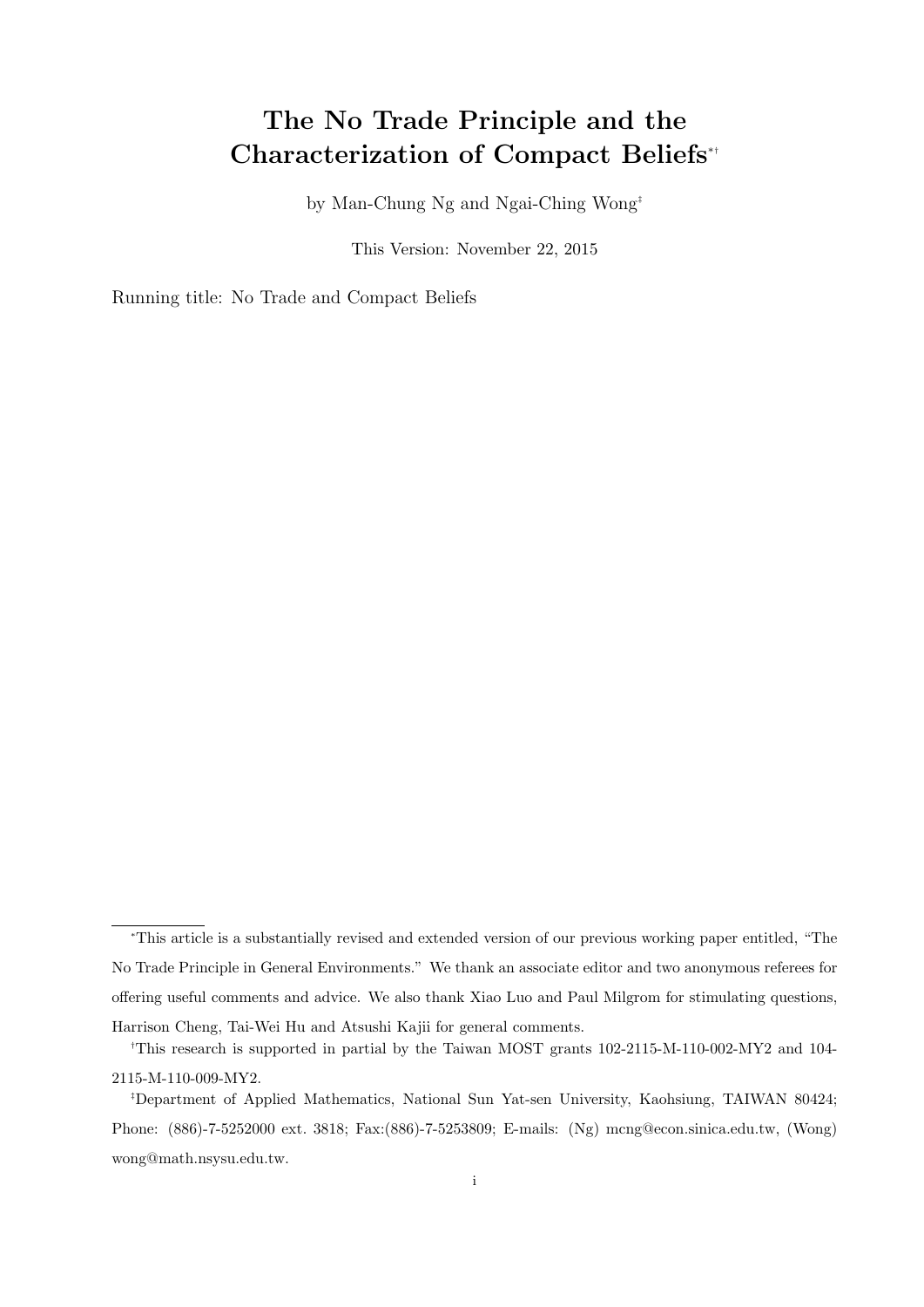# The No Trade Principle and the Characterization of Compact Beliefs

by Man-Chung Ng and Ngai-Ching Wong This Version: November 22, 2015

### Abstract

We establish the no trade principle, i.e., the no trade theorem and its converse, for any dual pair of bet and extended belief spaces, defined on a given measurable space. A key condition is that, except perhaps one of the agents, everyone else has (weak\*) compact sets of beliefs. We find out that in most of the models of uncertainty adopted in the economic literature, roughly speaking, the epistemic statement that an agent has a compact set of beliefs is equivalent to the economic statement that he has an open cone of positive bets. This improves our understanding of what compactness actually means within an economic context.

JEL classification: C70; D82; D84

Keywords: No trade; Common priors; Dual pairs; Compact beliefs; Dual cones; Separation theorem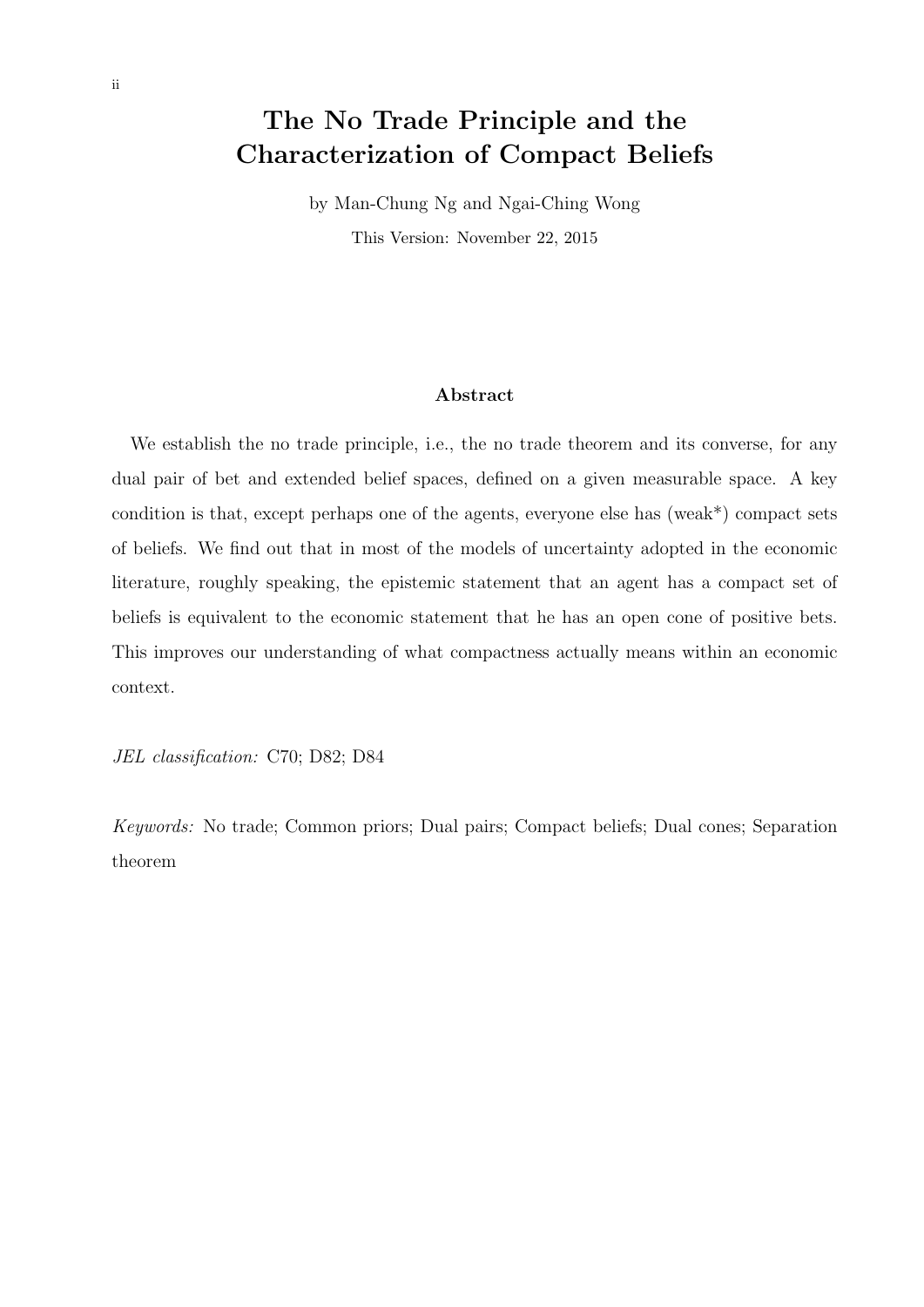#### 1. INTRODUCTION

The (interim) no trade principle asserts that risk-neutral agents are not prepared to trade for purely informational reasons, if and only if a common prior exists. This is an important result because it characterizes an epistemic term (i.e., common prior) in terms of an economic term (i.e., no trade). It gives the widely used common prior assumption an economic meaning.

The purpose of this article is twofold. Firstly, we incorporate the existing literature on the study of the no trade principle into a unified framework, using the concept of dual pairs. <sup>1</sup> By extending existing results, we aim to have a comprehensive understanding of the principle. Secondly, we provide a first attempt to characterize the epistemic term, "compact beliefs"? in terms of an economic term. This gives it an economic meaning.

We achieve our first goal by proving Theorem 2.2.<sup>3</sup> The result is the no trade principle established for any dual pair  $\langle X, X^* \rangle$ , where X is a space of bets and  $X^*$  is a space of (signed) charges (also called finitely additive measures), both defined on a measurable space  $(\Omega, \mathscr{B})$ . Here,  $(\Omega, \mathscr{B})$  represents the uncertainty environment, in which  $\Omega$  and  $\mathscr{B}$  are the sets of all possible *states*, and *events*, respectively. A *belief* is a probability measure in  $X^*$ .<sup>4</sup> Roughly speaking, the principle holds as long as each agent has a convex and compact set of beliefs.

We achieve our second goal by showing that the assumption of compact beliefs in the no trade principle is not merely technical. We explain as follows. When an agent has a set K of beliefs, we say that a bet is *positive* for him if it can lead to positive expected gains with respect to all his beliefs in K. Let  $C_K$  be the dual cone, which collects all the positive bets of the agent. We show that, in fact, for several broad classes of dual pairs, a closed set K of beliefs is compact if and only if its dual cone  $C_K$  is open (Theorems 4.3, 4.7 and Corollary 4.4). That  $C_K$  is open describes a condition on making economic choices. This

<sup>1</sup>We refer to Aliprantis and Border (2007) for all the mathematical terms used in this article.

<sup>2</sup>For the sake of simplicity, we say that an agent has compact/closed beliefs if the set of all his possible beliefs is compact/closed.

<sup>&</sup>lt;sup>3</sup>Theorem 5.2 is technically equivalent to Theorem 2.2 in our framework. We regard these two theorems as a single result.

<sup>&</sup>lt;sup>4</sup>For the sake of convenience, we call  $X^*$  the *extended belief space*.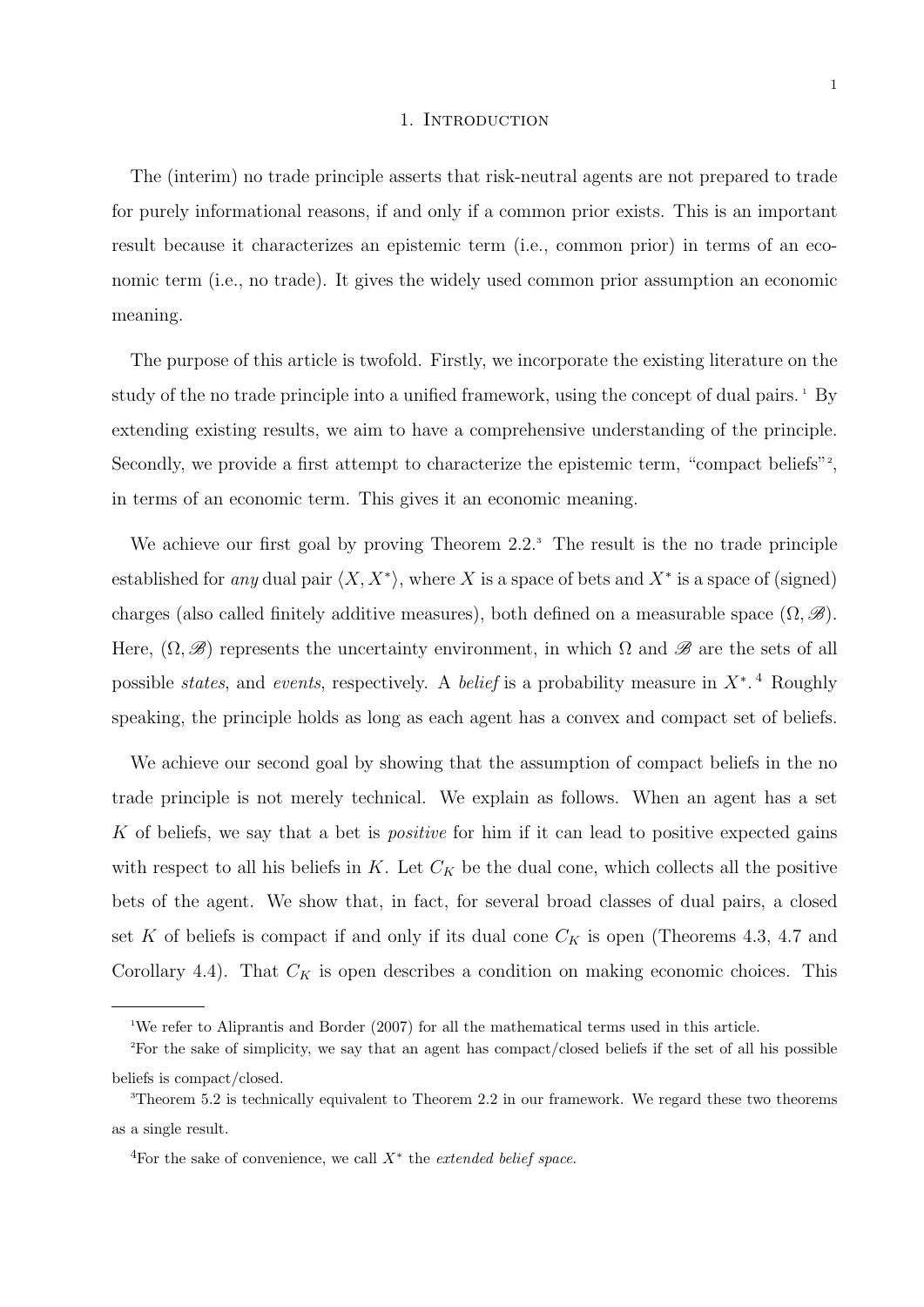condition says that whenever a bet is positive for an agent, any bet that is close enough to it is also positive for him.

As pointed out in the opening paragraph, the economic content of the no trade principle is widely understood. It appears that, in some sense, the main contribution of Theorem 2.2 is just a technical one. However, the duality argument we use not only provides insightful reasons why the no trade principle is true, but also improves our understanding of the roles played by various assumptions, in particular, compactness assumptions.

Our setting is clearly a generalization of the one in Ng (2003), but we do not follow its duality argument. We explain the distinction in the next two paragraphs.

Ng (2003) has already observed that a major reason for the validity of the no trade principle is that any (non-empty) closed and convex set of beliefs has the bipolar property (see Lemma 4.1 and the discussion below). The no trade principle then becomes an immediate consequence because of three features that come along with the model in Ng  $(2003)$ : (1) any closed set of beliefs is compact; (2) any compact set of beliefs has an open dual cone; (3) after being normalized, every positive continuous linear functional on the bet space can be identified with a unique Borel probability measure (see Remarks 6.5, 6.6, 6.8 and 6.9). While the bipolar property holds, for any dual pair, none of these three features is true in general. The duality argument used in Ng (2003) may have obscured our understanding of the no trade principle.

We have explained that the approach in Ng  $(2003)$  does not work in general. Nonetheless, we have not arrived at the end of reasoning yet, because presumably, we can regard the no trade principle as a generalization of the Separation Theorem. It is quite natural to assume directly that at least some agents have compact beliefs. Moreover, there should be some duality argument that is independent of the topology of the bet space, avoiding the use of features (2) and (3). It turns out that Lemma  $2.1(b)$  provides such an argument. This lemma is a new economic observation that explains why the no trade principle generally holds for any dual pair. It establishes an aggregate duality relationship for any finitely many agents with convex and compact beliefs. It says that a bet is positive with respect to the set of all common beliefs if and only if it is a sum of some individual positive bets. Based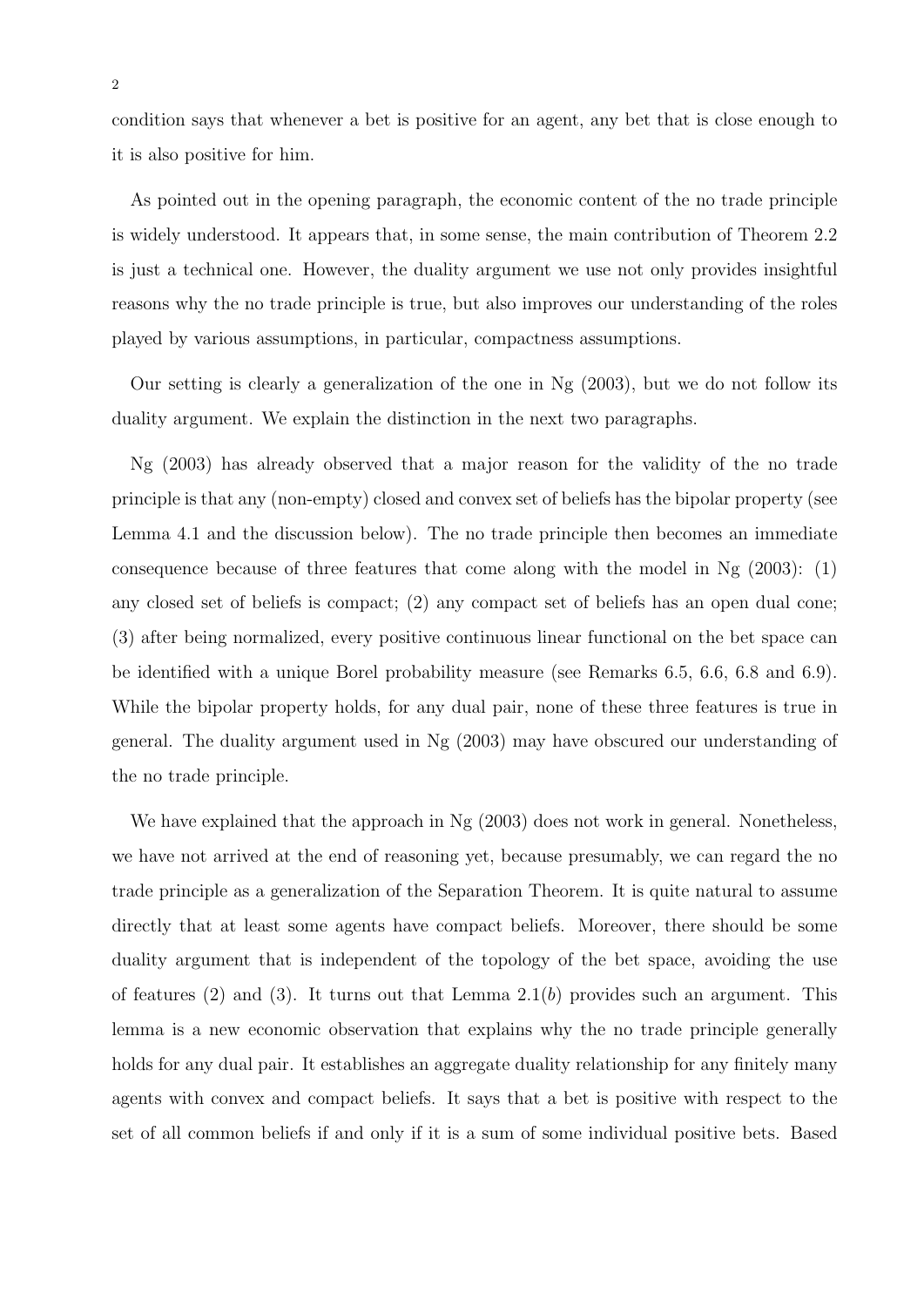on this observation, we can obtain the no trade principle right away just by using a simple compactness argument and the Separation Theorem. This line of reasoning does not depend on any particular dual pair.

We see from Theorem 2.2 that the two fundamental assumptions that we impose on each agent's set of beliefs are convexity and compactness. One can justify the convexity assumption from the interim viewpoint because by Bayes' rule, any set of prior beliefs is nonempty and convex. Compact sets of beliefs are always closed (because the weak\* topology is always Hausdorff). Lemma 4.1 shows that for any closed and convex set  $K$  of beliefs we have the bipolar property, i.e., we can recover all the beliefs from its dual cone  $C_K$  of positive bets. However, the bipolar property is, in general, not sufficient for proving the no trade principle, because it only establishes individual duality relationship between beliefs and bets. Thus, compactness naturally comes into play.

Compactness assumptions are pervasive in the economic literature, indicating their importance. We make two remarks below.

First of all, Feinberg (2000) has demonstrated the failure of the (interim) no trade principle for the measurable space  $(N, 2^N)^5$ , by giving an example in which there is no common prior and yet there is no trade involving bounded bets. The paper goes on to argue that the compactness assumption put on the state space cannot be discarded since in the example, the state space N is non-compact. The reasoning is quite weak. In fact, in the setting of the paper, conditions<sup>6</sup> that ensure the validity of the no trade principle would imply that every agent has compact prior beliefs. Theorem 5.2 shows that we can adopt the weaker assumption of compact prior beliefs, and extend the no trade principle to a setting with arbitrary dual pair arising from a given measurable space  $(\Omega, \mathscr{B})$ . Moreover, we can easily find examples in which the underlying state space  $\Omega$  is non-compact, or even has no topology imposed (see Section 3). Consequently, the compactness of the state space is not a key to the validity of the no trade principle. What really matters is the assumption of compact

 $5W$ e let N be the set of all natural numbers, and if necessary, be endowed with the discrete topology.

<sup>&</sup>lt;sup>6</sup>In Feinberg (2000), the state space is compact Hausdorff, and posterior beliefs vary continuously across states. These are precisely the two conditions which imply that each agent has compact prior beliefs.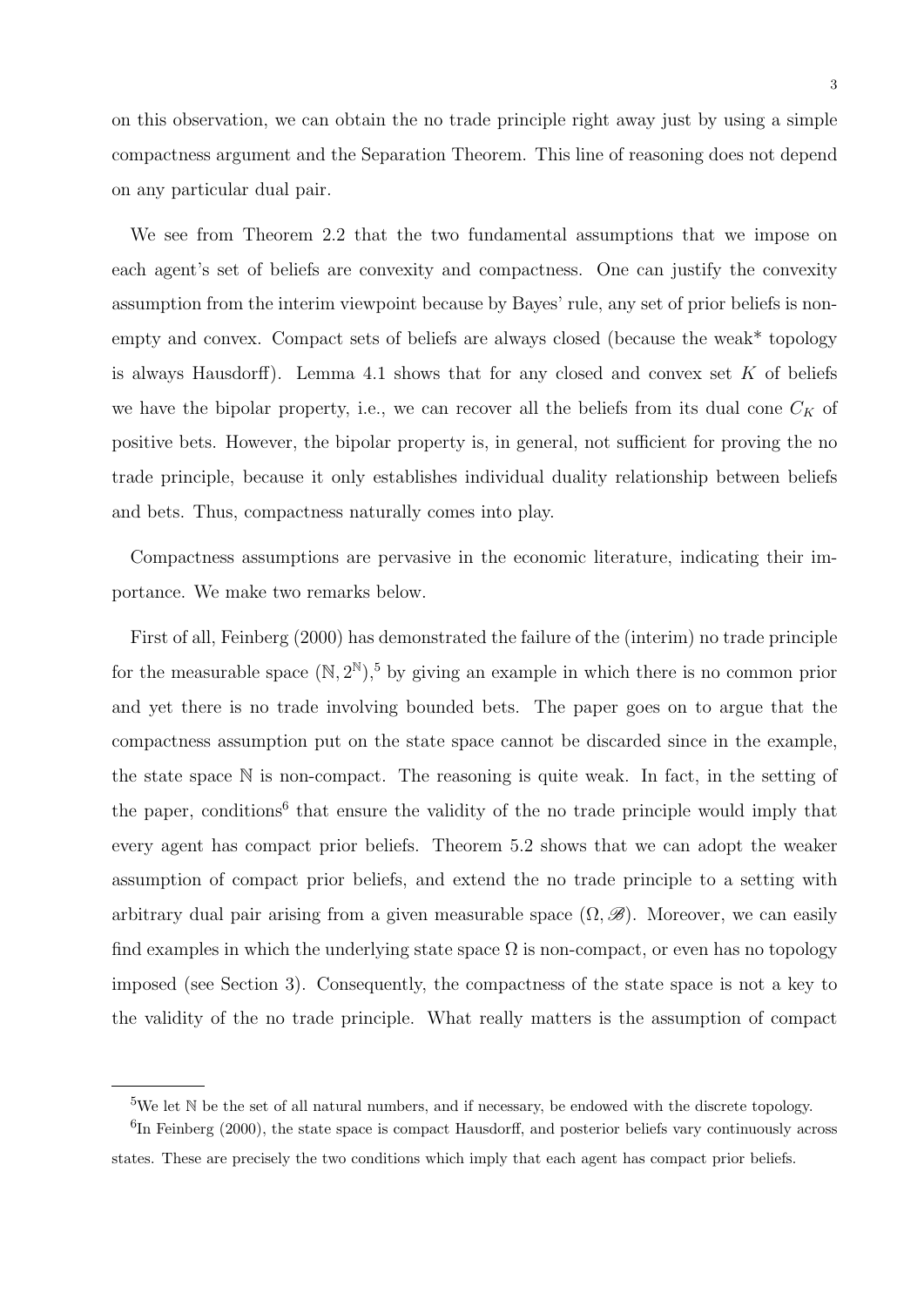prior beliefs. As a verification, we can actually show that in the counterexample of Feinberg (2000), no agent has compact prior beliefs (see Section 5.2 for details).

Secondly, we remark that the assumption of compact beliefs has an immediate implication. It implies that there is no common belief for all the agents if and only if there is no common belief for some finite subset of agents<sup>7</sup>. This is a major step in proving that the no trade principle holds for any number of agents, finite or infinite.

In the next few paragraphs, we shall discuss about the main contribution of Theorems 4.3 and 4.7, and Corollary 4.4. We emphasize that the question of giving an economic characterization of compact beliefs is new, and our results show that such a characterization is possible for quite general uncertainty environment.

It is customary to model an uncertainty environment as a measurable space  $(\Omega, \mathscr{B})$ . In fact, the Savage's theory of choice (regarding the integral representation of preference relations) and many of its extensions (see Fishburn (1970) for details) are built upon such a general environment. Moreover, this basic model has been widely adopted in various areas of economic theory, such as the theory of general equilibrium with uncertainty. Some important results in economic theory are based on the assumption that  $\Omega$  is a topological space.<sup>8</sup> For example, the construction of the universal space, which consists of (coherent) hierarchies of beliefs as elements, when there is incomplete information, can be worked out if  $\Omega$  is a compact Hausdorff space (see Mertens and Zamir (1985)), or if  $\Omega$  is a Polish space (see Brandenburger and Dekel (1993)).

If one considers  $\Omega$  as purely set-theoretic, then a natural candidate of bet space is the space of all  $\mathscr{B}$ -measurable functions on  $\Omega$ . Because of integrability requirement, if the belief space is rich enough (see Remark 6.4), then every bet is bounded. It is well known that  $\langle B(\Omega, \mathscr{B}), ba(\mathscr{B})\rangle^9$  is a dual pair, and it turns out that our characterization holds for it.

 ${}^{7}$ Ng (2003) has got the same result as a consequence of, rather than as a reason for, the no trade principle. <sup>8</sup>In this case, it makes no sense if  $\mathscr{B}$  has no connection with the topology on  $\Omega$ , and so we naturally let

 $\mathscr{B}$  be the σ-algebra of all Borel subsets of  $Ω$ .

<sup>&</sup>lt;sup>9</sup>In order to save space and not to repeat the introduction of notation, we refer to Section 3 for detailed description of all the dual pairs discussed.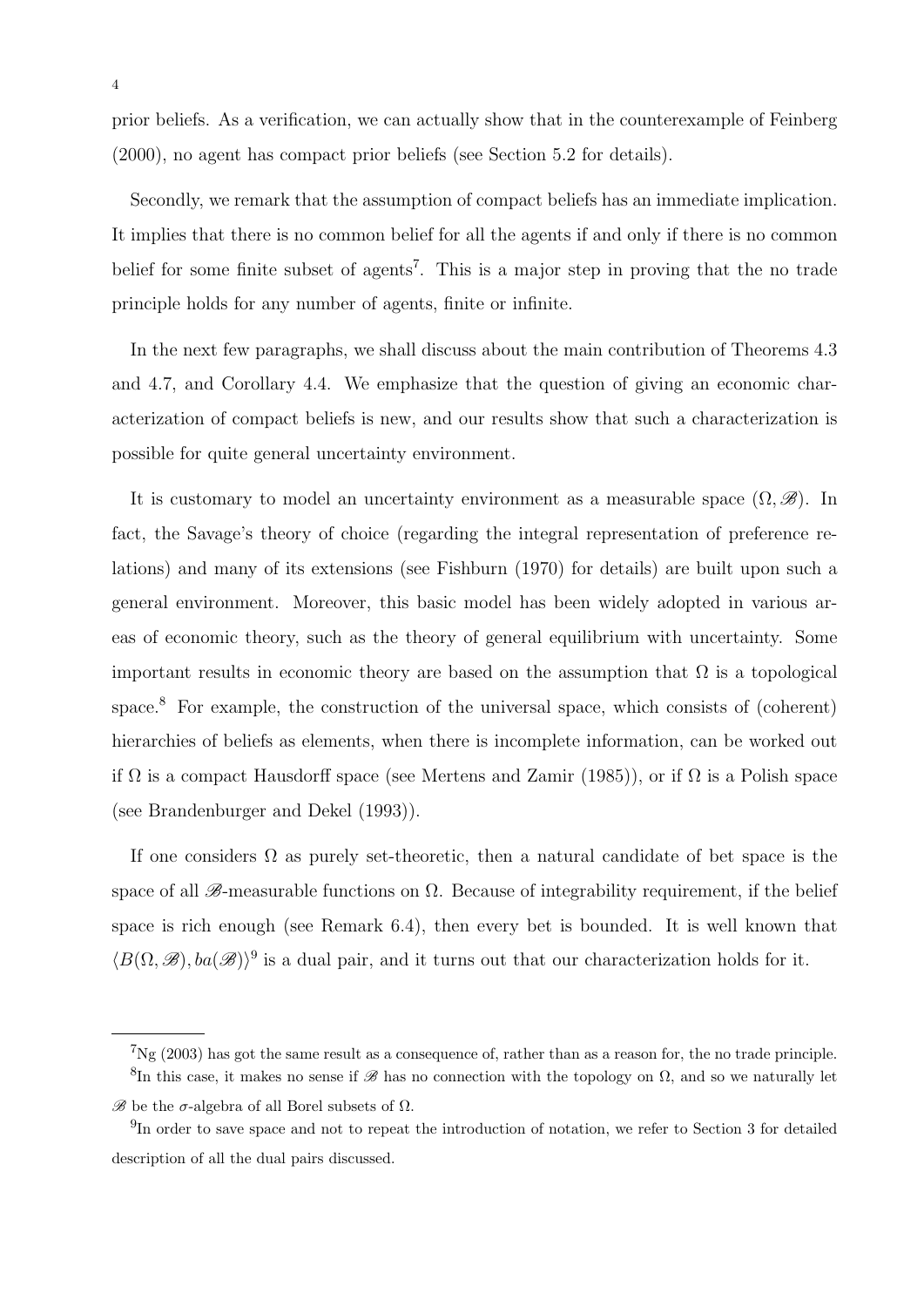Suppose that there is a topology on  $\Omega$  such that  $\mathscr B$  is exactly the  $\sigma$ -algebra of all Borel subsets of  $\Omega$ . This happens, for example, when  $\mathscr{B} = 2^{\Omega}$ . Then in addition to  $\langle B(\Omega, \mathscr{B}), ba(\mathscr{B})\rangle$ , there are some other modeling choices of dual pairs for which our characterization result holds. In this article, we give three such examples (see Corollary 4.4 and Theorem 4.7). The first one is  $\langle C(\Omega), rca(\mathscr{B})\rangle$ , where  $\Omega$  is compact Hausdorff. The second one is  $\langle C(\Omega), rca_c(\mathscr{B})\rangle$ , where  $\Omega$  is a metric space. The third one is  $\langle C^b(\Omega), rca(\mathscr{B})\rangle$ , where  $\Omega$  is a complete metric space. Note that in each of these models, bets are continuous and beliefs are regular, so that the dual pair depends on the topological structure of  $\Omega$ . Note also that the aforementioned examples cover most of the models of uncertainty we have encountered in the economic literature.

For the dual pair  $\langle C(\Omega), rca_c(\mathscr{B})\rangle$ , where  $\Omega$  is a metric space, Theorem 4.7 also shows that a closed set of beliefs is compact if and only if it has a uniform compact support. This means that an agent with compact beliefs acts as if he has a subjective state space which is compact. A similar result holds for the dual pair  $\langle C^b(\Omega), rca(\mathscr{B}) \rangle$ , where  $\Omega$  is a complete metric space. In this case, a closed set of beliefs is compact if and only if it is uniformly tight, and this means an agent acts as if he has a subjective state space that is "approximately" compact. Technically speaking, these two results nicely connect any compact set of beliefs to the topology of  $\Omega$ . As we shall see in Section 5.2, verifying whether a set of beliefs has a uniform compact support, or whether it is uniformly tight, is much easier than verifying directly whether it is (weak\*) compact.

We regard this article as a sequel to Ng (2003), which has already given a literature review on the study of the no trade principle. Hence, we just briefly unify the existing literature using the dual pair framework. Morris (1994) and Samet (1998) have studied the case of finite state space. In our words, the underlying measurable space is  $(\Omega, 2^{\Omega})$ , where  $\Omega$  is a finite set of *n* elements, and the dual pair considered is  $\langle \mathbb{R}^n, \mathbb{R}^n \rangle$ . Feinberg (2000) and Ng (2003) have extended to the case when  $\Omega$  is compact Hausdorff, and the dual pair considered is  $\langle C(\Omega), rca(\mathscr{B})\rangle$ . In this article, Theorem 2.2 is an extension of the no trade principle as we can relax the compactness assumption of  $\Omega$  without any additional condition (see Examples 3.2 and 3.3).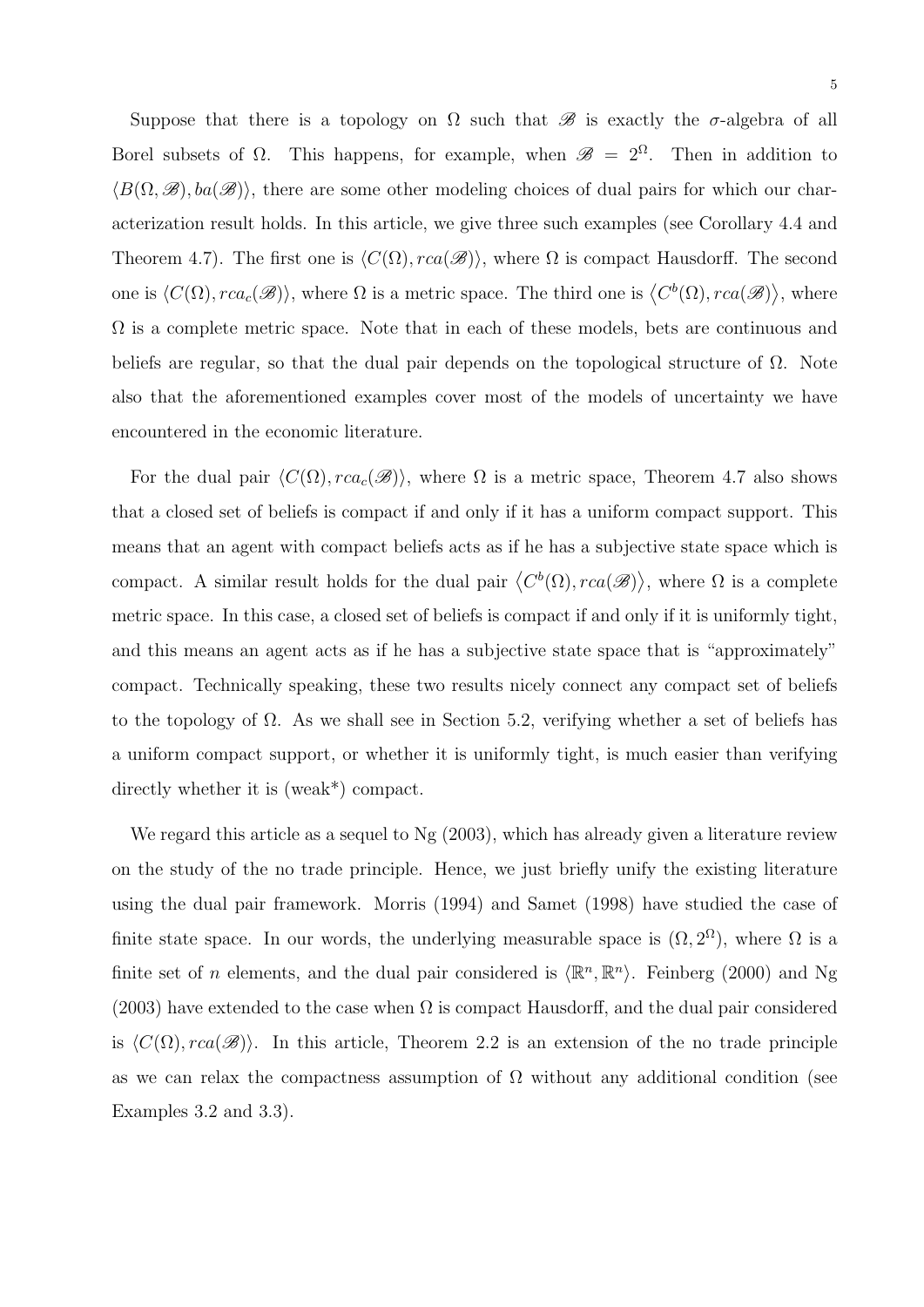Billot et al. (2000) is not a paper about the no trade principle, but its Theorem 2 is a mathematical result that one can apply, after some generalization, to obtain the principle. We do not follow this approach because of two reasons. Firstly, it is hard to give an economic interpretation of the translation that appears in Theorem 2 of Billot et al. (2000). Secondly, Billot et al. (2000) only explains its theorem from a geometric viewpoint, while our approach offers an economic insight, i.e., Lemma  $2.1(b)$ , which plays a significant role in the explanation of the no trade principle.

This article provides a pioneer work in the economic characterization of compact beliefs. It is worthwhile to point out that the proof of Theorem 4.7 is based on two classical results, the Alaoglu-Bourbaki Theorem in functional analysis, as well as the Prokhorov Theorem in probability theory (see Prokhorov (1956)).

The rest of this article proceeds as follows. In Section 2, we set up a dual pair framework, and present a general form of the no trade principle. In Section 3, we give some modeling choices of dual pairs. In Section 4, we investigate the economic characterization of compact beliefs. In Section 5, we illustrate how we can apply our main results, to obtain the interim no trade principle, and to give a detailed analysis of the interesting case when the underlying measurable space is  $(N, 2^N)$ . We make some concluding remarks in Section 6, and put all the detailed proofs in the Appendix.

# 2. Dual Pair and the No Trade Principle

In this section, we present a general form of the no trade principle using the concept of dual pairs.

Let  $(\Omega, \mathscr{B})$  be a measurable space, where  $\Omega$  is a non-empty set and  $\mathscr{B}$  is a  $\sigma$ -algebra of subsets of  $\Omega$ . Let X be a vector space of real-valued functions on  $\Omega$  and  $X^*$  be a vector space of signed charges on  $\mathscr{B}$ . We assume that  $\langle X, X^* \rangle$  is a dual pair with a (non-degenerate) bilinear form  $\langle \cdot, \cdot \rangle$  defined on  $X \times X^*$  via integration. That is, for each  $f \in X$  and  $\mu \in X^*$ , we have  $\langle f, \mu \rangle = \int_{\Omega} f d\mu$ . Let P be the set of all probability measures on  $\mathscr{B}$ . It will be convenient to write  $P^* = P \cap X^*$ . As described in Section 1, we interpret X as the bet space of all available bets and  $P^*$  as the *belief space* of all admissible beliefs.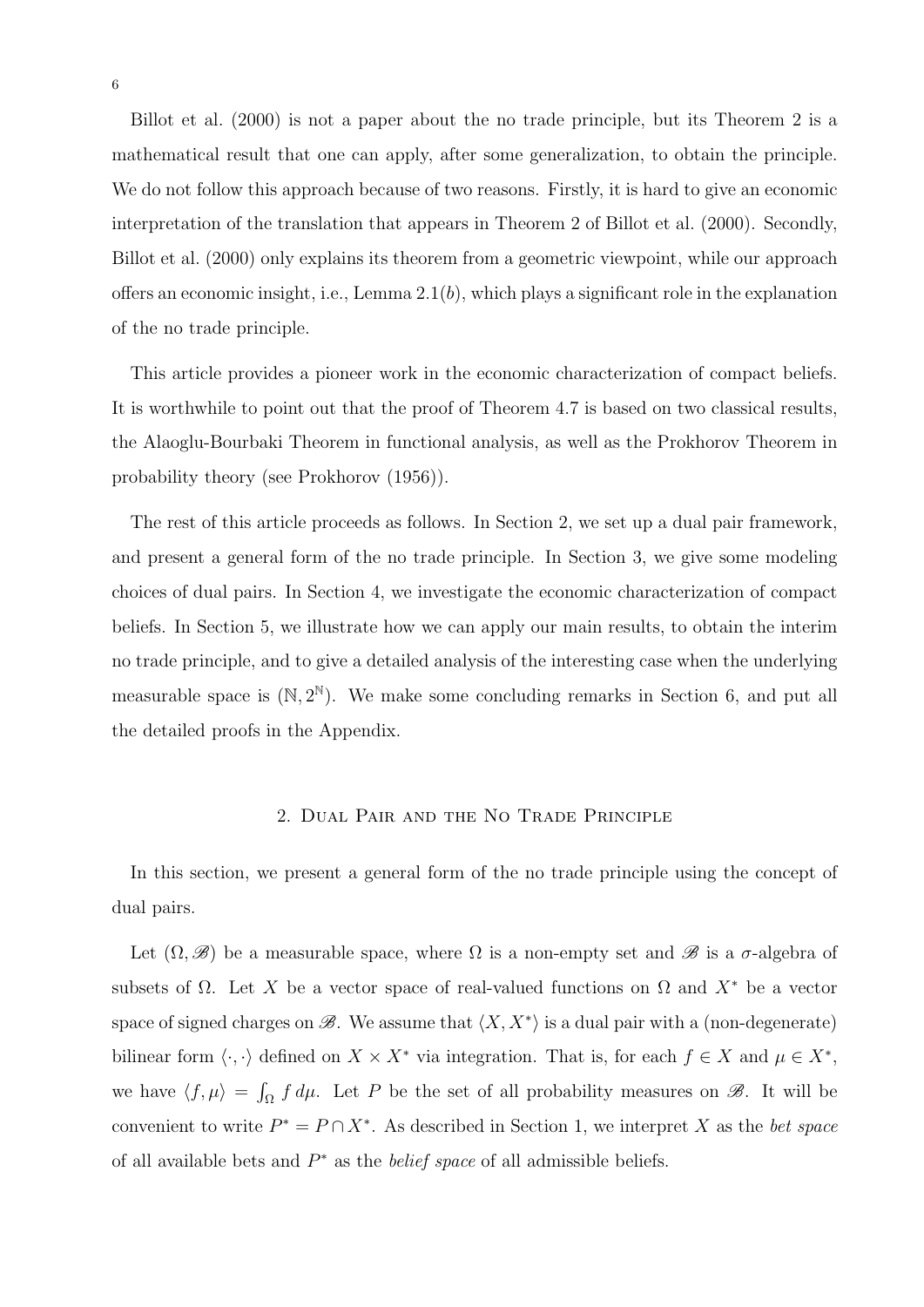Without confusion, we denote by c the function on  $\Omega$  that takes the constant value  $c \in \mathbb{R}$ for all  $\omega \in \Omega$ . In order that the equation  $\int_{\Omega} d\mu = 1$  makes sense for all  $\mu \in P^*$ , we require that  $1 \in X$ , i.e., X contains all constant functions on  $\Omega$ . We shall always equip  $X^*$  with the weak<sup>\*</sup> topology, i.e., the  $\sigma(X^*, X)$ -topology. It is well known that  $X^*$  is a locally convex (Hausdorff) space and its topological dual is exactly X. Clearly,  $P^*$  is a convex subset of  $X^*$  satisfying  $\langle 1, \mu \rangle = 1$  for all  $\mu \in P^*$ .

Let K be a non-empty subset of  $X^*$ . We associate K with its (strict) dual cone

$$
C_K = \{ f \in X : \langle f, \mu \rangle > 0 \quad \text{for all } \mu \in K \},
$$

which is clearly convex. If  $K \subseteq P^*$ , then  $1 \in C_K$ , and so  $C_K \neq \emptyset$ . If an agent has a set K of beliefs in  $P^*$ , then  $C_K$  is the set of all his *positive bets*, i.e.,  $C_K$  collects any bet that can lead to positive expected gains with respect to all his beliefs in K.

Let I denote a non-empty index set of risk-neutral agents. We define

$$
\sum_{I} C_{K_i} = \left\{ \sum_{i \in J} f_i : J \text{ is a finite subset of } I \text{ and } f_i \in C_{K_i} \right\},\
$$

which equals conv $(\bigcup_{i\in I} C_{K_i})$ , i.e., the convex hull of  $\bigcup_{i\in I} C_{K_i}$ . Define a trade to be a function  $\mathbf{f}: I \longrightarrow X$  such that for some finite subset J of I, we have  $\sum_{i \in J} \mathbf{f}_i = 0$ .

**Lemma 2.1.** Suppose that for each  $i \in I$ , we have  $K_i \subseteq P^*$  and  $\bigcap_{i \in I} K_i \neq \emptyset$ . Then,

(a)  $0 \notin \sum_{I} C_{K_i}$ ; (b) (Aggregate duality)

$$
C_{\bigcap_{i\in I}K_i} = \sum_{I} C_{K_i}
$$

if I is finite and all  $K_i$ 's are weak\* compact and convex.

We are now ready to state the no trade principle.

**Theorem 2.2** (No Trade Principle). For each  $i \in I$ , let  $K_i$  be non-empty, convex and weak\* closed in  $P^*$ . Suppose that all  $K_i$ 's, possibly with one exception, are weak\* compact. Then,  $\bigcap_{i\in I} K_i \neq \emptyset$  if and only if  $0 \notin \sum_I C_{K_i}$ .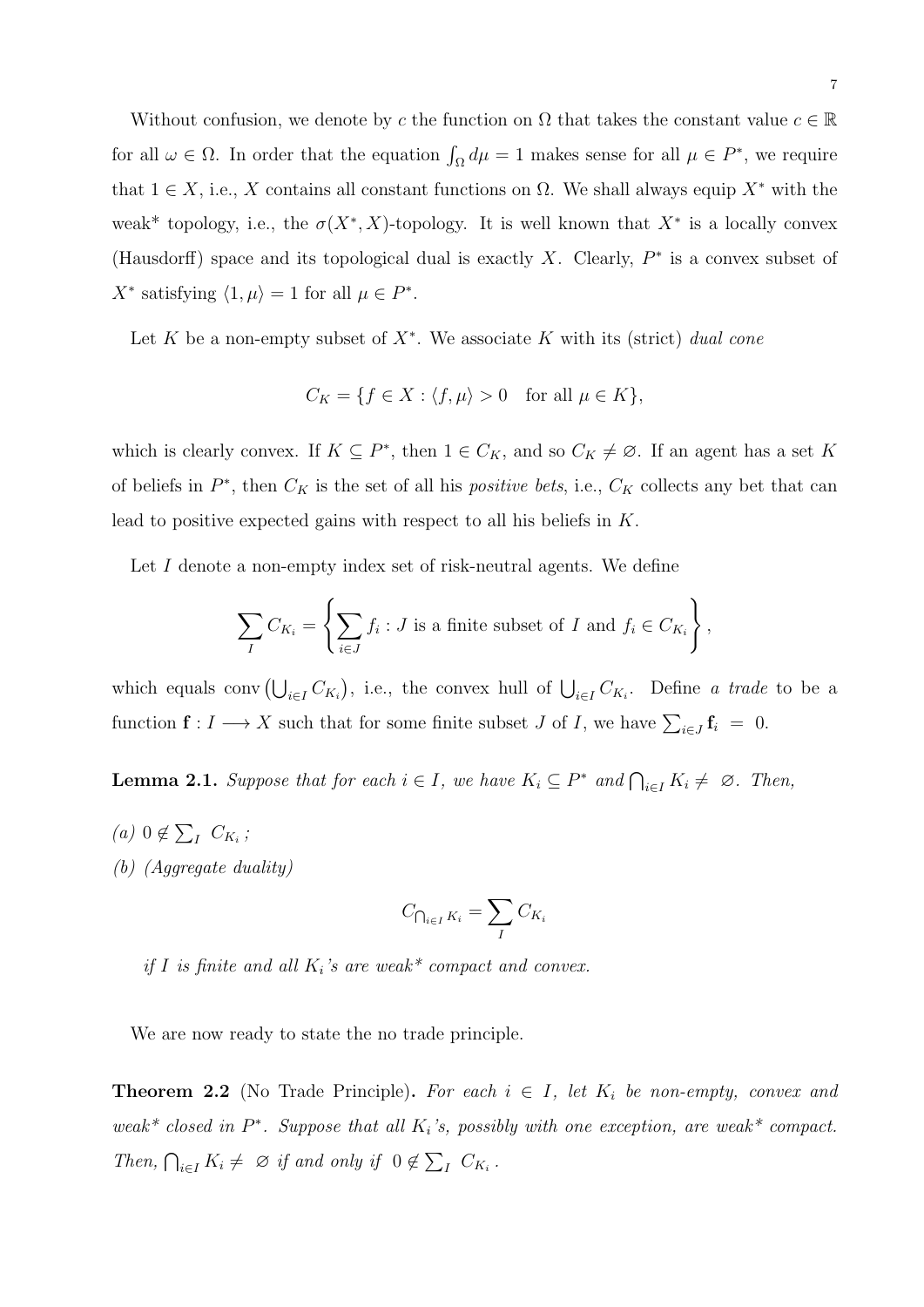Lemma 2.1(a) is just the standard No Trade Theorem (with no private information). Lemma 2.1(b) provides an insightful argument why the no trade principle is generally true, as we have already explained its economic message in Section 1.

Theorem 2.2 is the no trade principle, established for any dual pair  $\langle X, X^* \rangle$ . Its economic content is well understood. If it is common knowledge that all agents choose positive bets, then there is a common belief if and only if they are not prepared to trade.

# 3. Examples of Dual Pairs

In this section, we are going to present three general examples of dual pairs, which are useful in related areas of economic research. If X is a locally convex (Hausdorff) space and  $X^*$ is its topological dual, then  $\langle X, X^* \rangle$  forms a dual pair with the bilinear form  $\langle x, x^* \rangle = x^*(x)$ for all  $(x, x^*) \in X \times X^*$ . This is the way we get our examples.

**Example 3.1**  $\langle X, X^* \rangle = \langle B(\Omega, \mathcal{B}), ba(\mathcal{B}) \rangle$ . We let  $X = B(\Omega, \mathcal{B})$  be the space of all bounded  $\mathscr{B}$ -measurable functions on  $\Omega$ . It is well known that  $B(\Omega, \mathscr{B})$  equipped with the sup norm is a Banach space. Its topological dual is  $X^* = ba(\mathscr{B})$ , which consists of all signed charges on  $\mathscr{B}$  with bounded variations (see for example, Section 14.1 of Aliprantis and Border  $(2007)$ .

In the next two examples, we shall assume that  $\Omega$  is a Tychonoff space, i.e., a completely regular Hausdorff space.<sup>10</sup> In this case, we always take  $\mathscr{B}$  to be the  $\sigma$ -algebra of all the Borel subsets of  $\Omega$ . We introduce below some standard notations and definitions before the presentation of our examples.

Let  $C(\Omega)$  denote the space of all the continuous real-valued functions on  $\Omega$ , and  $C^b(\Omega)$  the subspace of all the bounded functions in  $C(\Omega)$ . The space  $rca(\mathscr{B})$  consists of all the regular signed measures on  $\mathscr{B}$  with bounded variations. We recall that the *support* of a (regular) measure  $\mu$ , denoted by supp  $\mu$ , is the complement of the union of all open sets  $V \subset \Omega$  such that  $\mu(V) = 0$ . A (regular) signed measure has a compact support if its total variation

<sup>&</sup>lt;sup>10</sup>Indeed, the state space  $\Omega$ , modeled as a Tychonoff space, provides the most general topological set up for dual pair of continuous functions and regular measures, as indicated in (Gillman and Jerison, 1976, Theorem 3.6).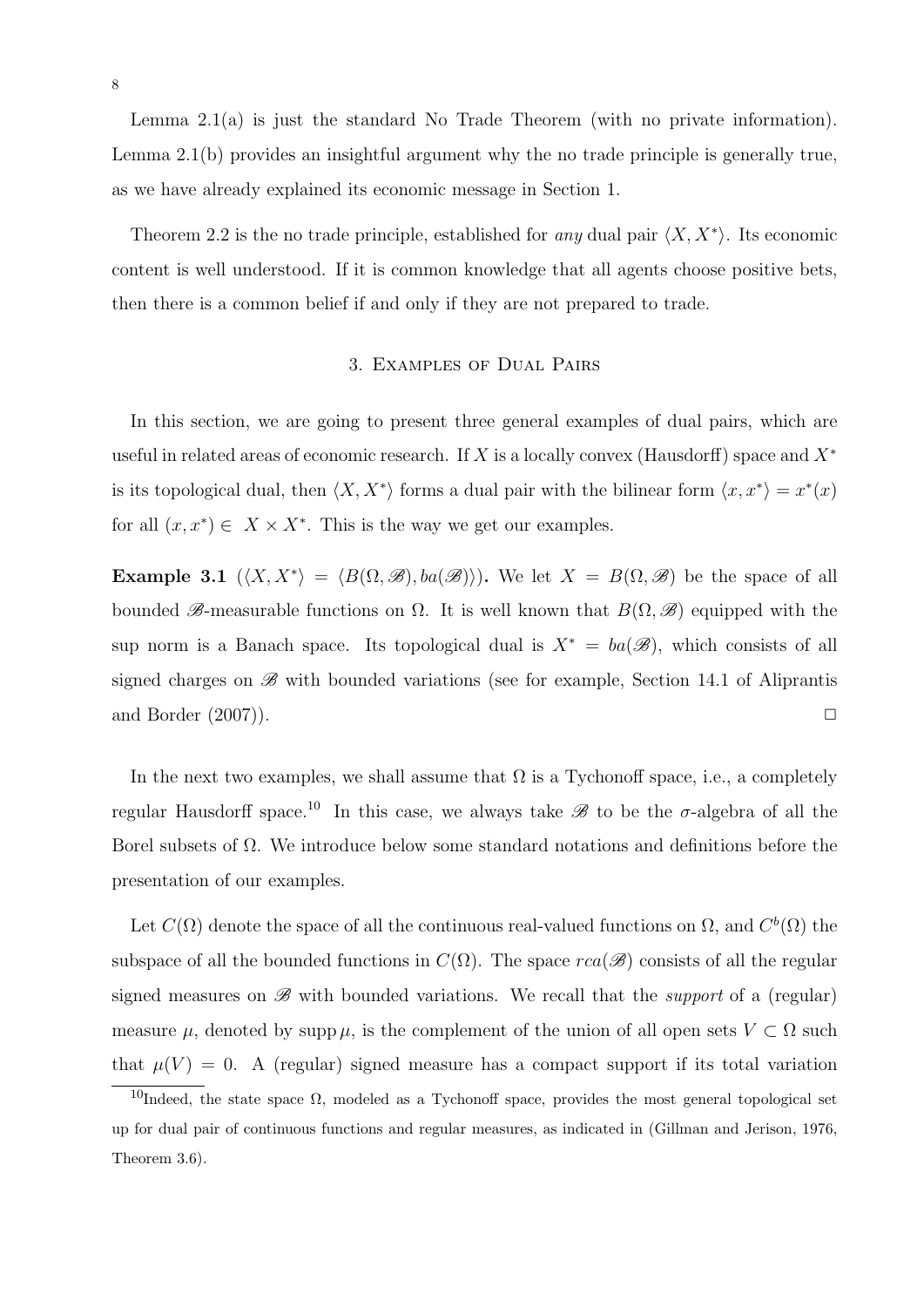measure has a compact support. The space  $rca_c(\mathscr{B})$  consists of all the elements in  $rca(\mathscr{B})$ with compact supports.

**Example 3.2**  $(\langle X, X^* \rangle = \langle C(\Omega), rca_c(\mathscr{B}) \rangle)$ . We endow  $X = C(\Omega)$  with the compact-open topology (also called the topology of uniform convergence on compact sets). Then  $X$  is a locally convex (Hausdorff) space and its topology is generated by the following family of semi-norms:

$$
||f||_{\Omega_0} = \sup\{|f(\omega)| : \omega \in \Omega_0\},\
$$

where  $\Omega_0$  runs through all the non-empty compact subsets of  $\Omega$ . The topological dual of X is  $X^* = rca_c(\mathscr{B})$  (see Jarchow (1981), Section 7.6.5).

Example 3.3  $(\langle X, X^* \rangle = \langle C^b(\Omega), rca(\mathscr{B}) \rangle)$ . A real-valued function f on  $\Omega$  is said to be vanishing at infinity if for all  $\epsilon > 0$ , the set  $\{\omega \in \Omega : |f(\omega)| \geq \epsilon\}$  is compact. Let  $M_0(\Omega)$  be the set of all the bounded real-valued functions on  $\Omega$  vanishing at infinity. Each  $s \in M_0(\Omega)$ defines a semi-norm  $p_s$  on  $C^b(\Omega)$  as follows.

$$
p_s(f) = \sup_{t \in \Omega} |f(t)s(t)|.
$$

This family of semi-norms generates a locally convex (Hausdorff) topology on  $C^b(\Omega)$ , called the *strict topology*. The topological dual of X is  $X^* = rca(\mathscr{B})$  (see Jarchow (1981), Section 7.6.3).  $\Box$ 

We remark that when  $\Omega$  is compact Hausdorff, the two preceding examples coincide.

## 4. Individual Duality and Characterization of Compact Beliefs

Motivated by Theorem 2.2 and its proof, we shall study how the assumptions imposed on a given set K of beliefs are related to the duality relationship between K and its dual cone  $C_K$ . In particular, our main purpose in this section is to characterize all the weak\* compact subsets of  $P^*$ . We start with the following observation.

**Lemma 4.1** (Individual Duality). Let  $\emptyset \neq K \subseteq P^*$ . If K is convex and weak\* closed in  $P^*$ (*i.e.*,  $K = \overline{K} \cap P^*$ ), then it satisfies the following bipolar property:

(4.1) 
$$
K = \{ \mu \in P^* : \langle f, \mu \rangle > 0 \text{ for all } f \in C_K \}.
$$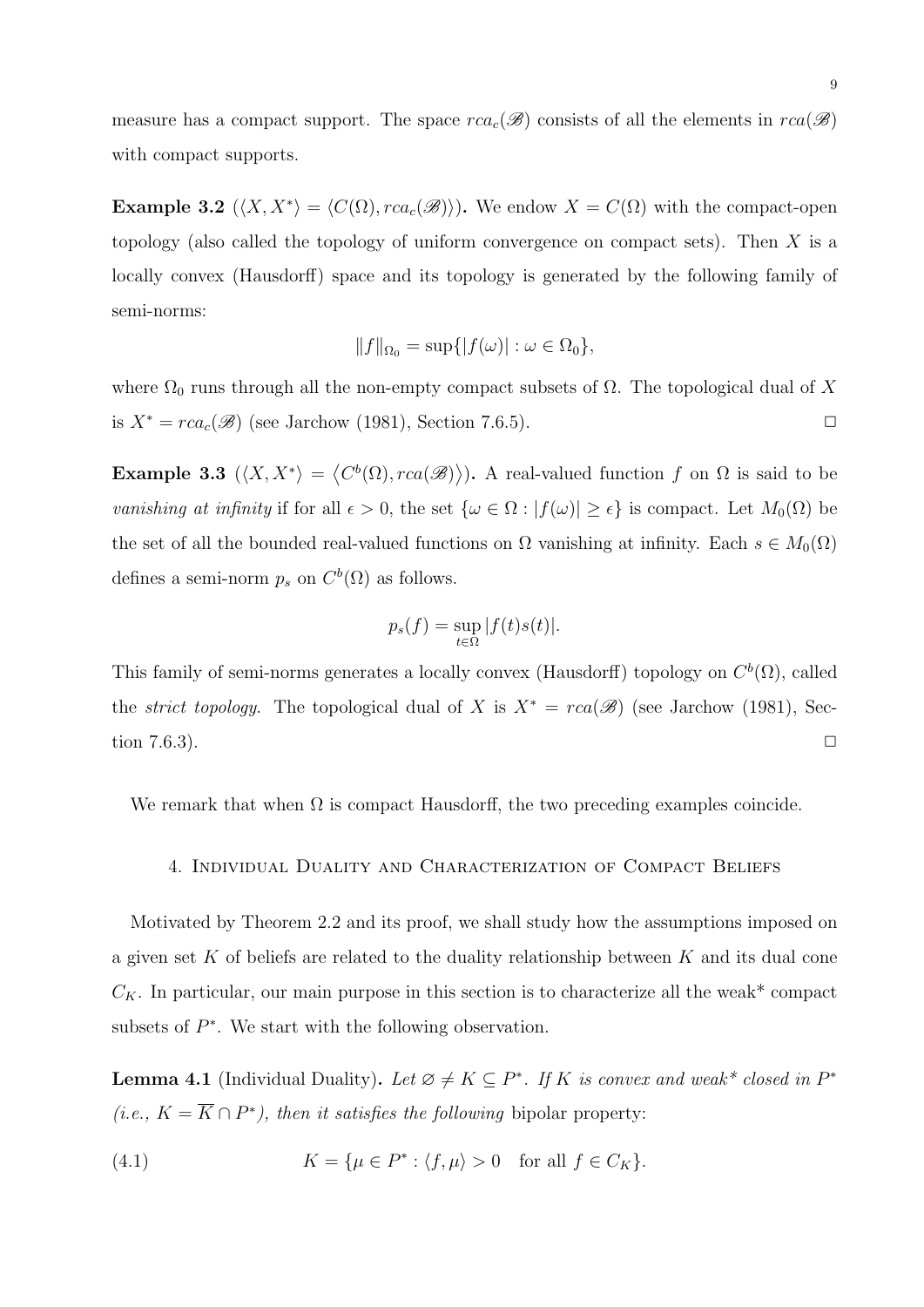The converse holds whenever  $C_K$  is weakly open.

The above lemma shows that any convex and relatively weak<sup>\*</sup> closed subset  $K$  of  $P^*$  can be exactly described by its dual cone  $C_K$ , and thus establishes a duality relationship between beliefs and bets. Such relationship, however, is only at the individual level. To obtain an aggregate duality relationship between beliefs and bets, we can further assume that a set K of beliefs is weak\* compact as in Lemma  $2.1(b)$ . Another way is to further assume that its dual cone  $C_K$  is open (in an appropriate topology) and follow the argument in Ng (2003). The following lemma shows a tight connection between these two approaches.

We recall that a topology  $\tau$  on X is consistent with the dual pair  $\langle X, X^* \rangle$  if  $(X, \tau)$  is a locally convex Hausdorff space with topological dual exactly equal to  $X^*$ . This definition is not void since the weak topology on X, i.e., the  $\sigma(X, X^*)$  topology, is always, consistent with  $\langle X, X^* \rangle$ .

**Lemma 4.2.** Let X be endowed with a topology consistent with the dual pair  $\langle X, X^* \rangle$ . Suppose that  $\emptyset \neq K \subseteq P^*$ . If  $C_K$  is open, then K is relatively weak\* compact (in X<sup>\*</sup>).

We now examine the converse of Lemma 4.2 for each of the three dual pairs described in Section 3.

**Theorem 4.3.** Consider the dual pair  $\langle X, X^* \rangle = \langle B(\Omega, \mathcal{B}), ba(\mathcal{B}) \rangle$ . Let  $\emptyset \neq K \subseteq P^*$ , and K be weak\* closed in ba( $\mathscr{B}$ ). Then K is weak\* compact if and only if  $C_K$  is open in the sup norm topology.

Using exactly the same arguments as in the proof of Theorem 4.3, we obtain the following corollary.

Corollary 4.4. Consider the dual pair  $\langle X, X^* \rangle = \langle C(\Omega), rca(\mathscr{B}) \rangle$ , where  $\Omega$  is a compact Hausdorff space. Let  $\emptyset \neq K \subseteq P^*$ , and K is weak\* closed in  $rca(\mathscr{B})$ . Then K is weak\* compact if and only if  $C_K$  is open in the sup norm topology.

We can generalize the dual pair  $\langle C(\Omega), rca(\mathscr{B})\rangle$  where  $\Omega$  is compact Hausdorff in two ways by considering the two dual pairs,  $\langle C(\Omega), rca_c(\mathscr{B})\rangle$  and  $\langle C^b(\Omega), rca(\mathscr{B})\rangle$  where  $\Omega$  is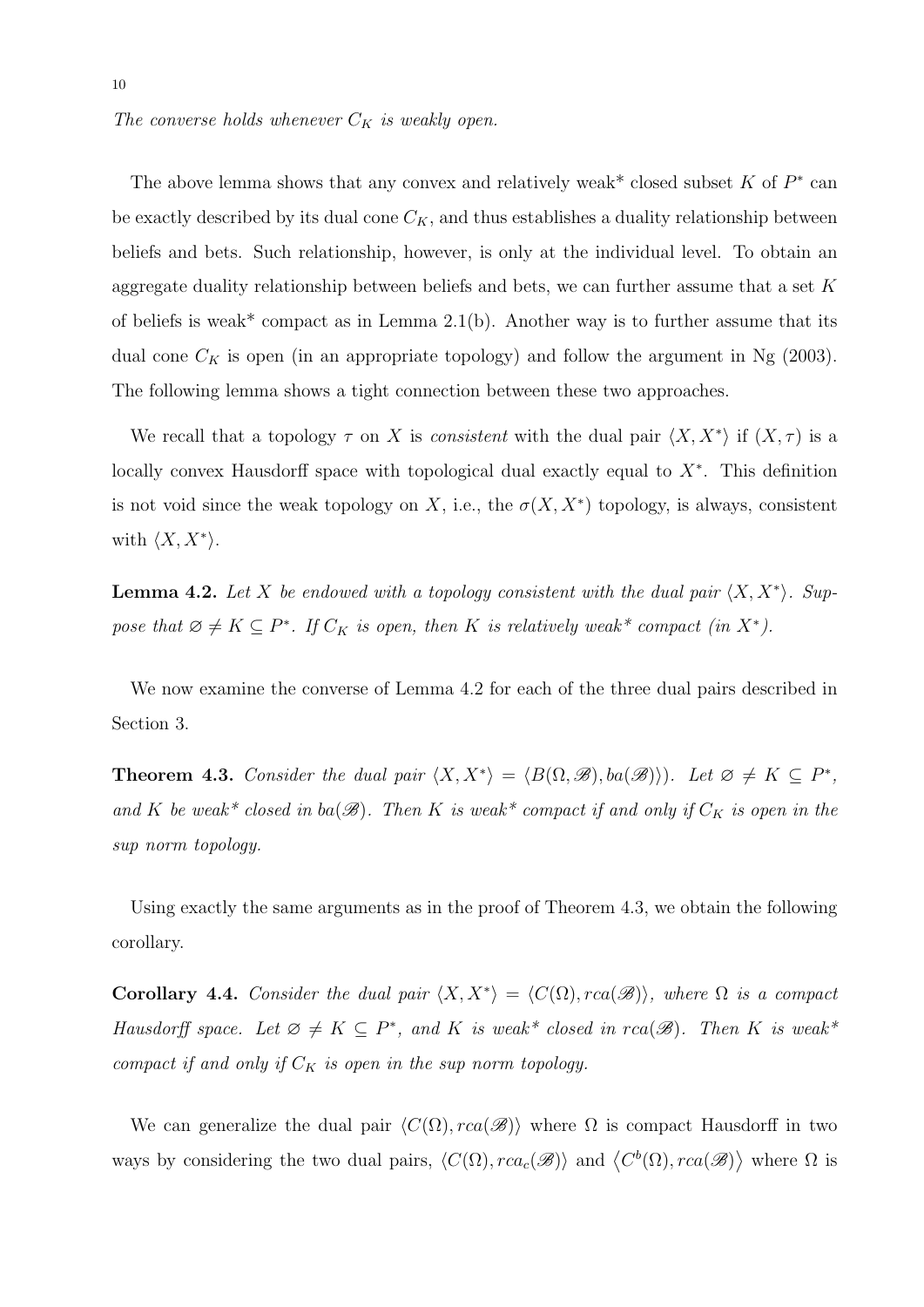Tychonoff. We would like to introduce two concepts that are useful in the presentation of our results.

A subset K of  $P \cap rca_c(\mathscr{B})$  is said to have uniform compact support if

$$
S_K = \overline{\bigcup\{\operatorname{supp}\mu : \mu \in K\}}
$$

is compact. A subset K of  $P \cap rca(\mathscr{B})$  is said to be uniformly tight (also simply called tight) if for each  $\epsilon > 0$ , there is a compact subset  $\Omega_0$  of  $\Omega$  such that for every  $\mu \in K$ , we have  $\mu(\Omega \setminus \Omega_0) < \epsilon.$ 

**Lemma 4.5.** Let  $\Omega$  be a Tychonoff space. Consider the dual pair  $\langle C(\Omega), rca_c(\mathscr{B})\rangle$  (respectively,  $\langle C^b(\Omega), rca(\mathscr{B}) \rangle$ . Let  $\varnothing \neq K \subseteq P^*$ .

- (a) K is relatively weak\* compact in  $P^*$  if K has a uniform compact support (respectively, K is uniformly tight).
- (b) K has a uniform compact support (respectively, K is uniformly tight) if either (i)  $C_K$ is open, or (ii)  $\Omega$  is a metric space (respectively, a complete metric space) and K is relatively weak<sup>\*</sup> compact in  $P^*$ .

**Lemma 4.6.** Consider the dual pair  $\langle C(\Omega), rca_c(\mathscr{B})\rangle$  (respectively,  $\langle C^b(\Omega), rca(\mathscr{B})\rangle$ ). Let  $K \subseteq P^*$  be non-empty and weak\* closed in  $P^*$ . Then, K has a uniform compact support (respectively, K is uniformly tight) if and only if  $C_K$  is open in the compact-open topology (respectively, strict topology).

Combining Lemmas 4.5 and 4.6, we obtain the following characterization result.

Theorem 4.7. Consider the dual pair

 $\langle X, X^* \rangle = \langle C(\Omega), rca_c(\mathscr{B}) \rangle$  (respectively,  $\langle C^b(\Omega), rca(\mathscr{B}) \rangle$ ).

Let  $\Omega$  be a metric space (respectively, a complete metric space), and let K be a relatively weak\* closed nonempty subset of  $P^*$ . Then, the following statements are equivalent.

(a) K is weak\* compact.

(b) K has a uniform compact support (respectively, K is uniformly tight).

(c)  $C_K$  is open.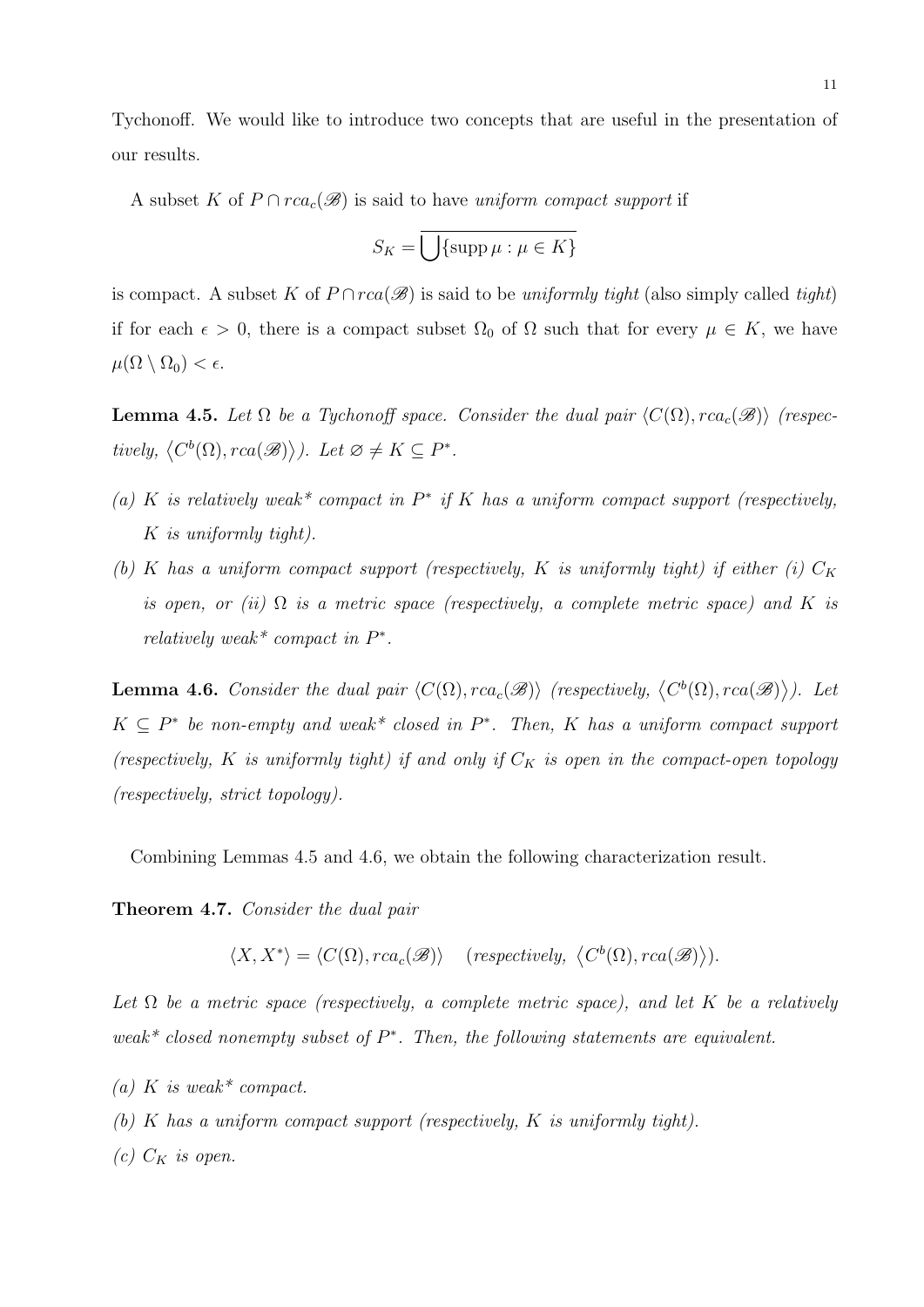#### 5. Applications

In this section, we shall state the interim no trade principle as a direct consequence of Theorem 2.2, and take a close look at it for the case when  $(\Omega, \mathscr{B}) = (N, 2^N)$ .

5.1. Interim No Trade Principle. We can enrich our original model by adding an interim stage, at which each agent  $i \in I$  has obtained private information about the state of the world. He has also formed *posterior beliefs* over  $\Omega$  according to Bayes' rule.

Formally, we define a *type space* to be a tuple  $\{((\Omega, \mathscr{B}),(\mathscr{B}_i,t_i)_{i\in I})\}$  where for each  $i\in I$ , we assume that  $\mathscr{B}_i$  is a sub- $\sigma$ -algebra of  $\mathscr{B}$ , and that  $t_i : \mathscr{B} \times \Omega \to [0,1]$  is a type, i.e.,

(a): (posterior beliefs)  $t_i(\cdot | \omega) \in P^*$  for each  $\omega \in \Omega$ ; (b):  $t_i(E | \cdot)$  is a  $\mathscr{B}_i$ -measurable function for each  $E \in \mathscr{B}$ ; (c): for each  $B \in \mathscr{B}_i$ , we have  $t_i(B \mid \omega) =$  $\sqrt{ }$  $\int$  $\overline{\mathcal{L}}$ 1, if  $\omega \in B$ ; 0, if  $\omega \notin B$ .

Let  $T_i = \{t_i(\cdot | \omega) \in P^* : \omega \in \Omega\}$ , which is the set of all the posterior beliefs of agent i. For the sake of convenience, we also call  $T_i$  the type of agent i. Following Harsanyi (1968), a prior (belief) for agent i is an element  $\mu \in P^*$  such that the following Bayes' rule holds:

(5.1) 
$$
\mu(E \cap B) = \int_B t_i(E \mid \omega) d\mu(\omega) \text{ for every } E \in \mathscr{B} \text{ and } B \in \mathscr{B}_i.
$$

Let  $K(T_i)$  be the set of all the prior beliefs of agent *i*. Given any dual pair  $\langle X, X^* \rangle$  defined on  $(\Omega, \mathscr{B})$ , by using exactly the same argument as in Ng (2003), we can easily obtain the following properties of  $K(T_i)$ .

## **Proposition 5.1.** For each  $i \in I$ ,

(a) conv  $(T_i) \subseteq K(T_i) \subseteq \overline{\text{conv}}(T_i)$ ; (b) (Dynamic Consistency)  $C_{K(T_i)} = C_{T_i}$ .

From the Bayes' rule and Proposition 5.1(*a*),  $K(T<sub>i</sub>)$  is always a non-empty convex subset of  $P^*$ . Combining this fact with Proposition 5.1(b) and Theorem 2.2, we obtain the interim no trade principle, which is true for any dual pair defined on  $(\Omega, \mathscr{B})$ .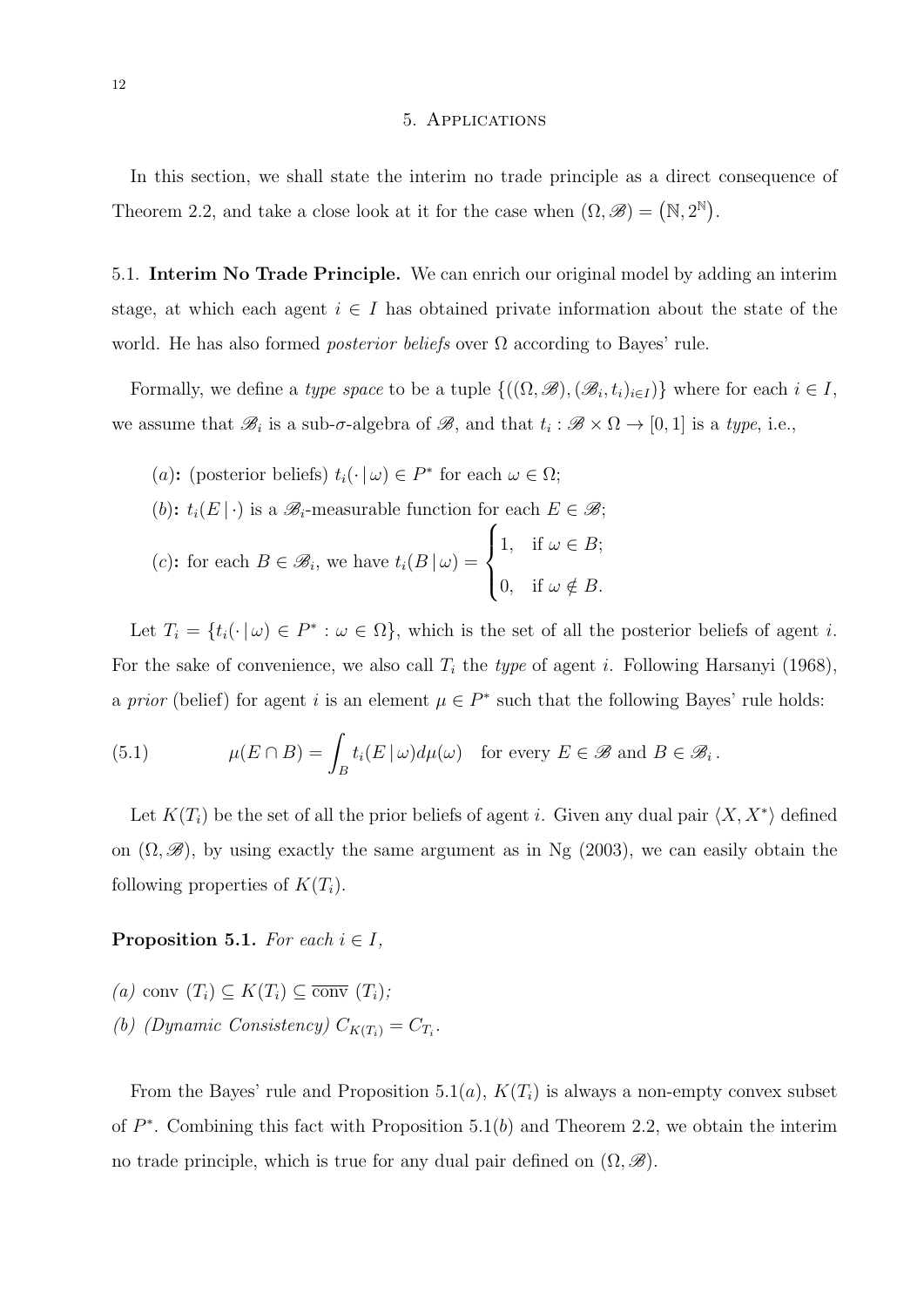**Theorem 5.2** (Interim No Trade Principle). Suppose that  $K(T_i)$  is weak\* closed in  $P^*$ for each  $i \in I$ , and all  $K(T_i)$ 's are weak\* compact (with possibly one exception). Then,  $\bigcap_{i\in I} K(T_i) \neq \emptyset$  if and only if  $0 \notin \sum_{I} C_{T_i}$ .

5.2. The Measurable Space  $(N, 2^N)$ . Let  $(\Omega, \mathscr{B}) = (N, 2^N)$ . Consider any type space  ${((\mathbb{N},2^{\mathbb{N}}),(\mathscr{B}_{i},t_{i})_{i\in I})}$ . We have the following general observation.

General Claim 1:  $K(T) = \sigma$ -conv (T) provided that T is a type for some agent, where

$$
\sigma\text{-conv }(T) = \left\{ \sum_{k=1}^{\infty} \alpha_k \mu_k \in P^* : \alpha_k \ge 0, \mu_k \in T \text{ for each } k \text{ and } \sum_{k=1}^{\infty} \alpha_k = 1 \right\}.
$$

*Proof.* Observe that T is countable. Since  $T \subseteq K(T)$ , from (5.1), we have  $\sigma$ -conv  $T \subseteq K(T)$ .

Now, suppose that T is a type for agent i, and that  $\mu \in K(T)$ . Let B be the partition of N generated from  $\mathscr{B}_i$ . Each  $B \in \mathbb{B}$  is associated with exactly one element  $t_B \in T$ . For any  $E \in 2^{\mathbb{N}}$ , by countable additivity, we have

$$
\mu(E) = \sum_{B \in \mathbb{B}} \mu(E \cap B) = \sum_{B \in \mathbb{B}, \ \mu(B) > 0} \mu(B) \cdot \frac{\mu(E \cap B)}{\mu(B)} = \sum_{B \in \mathbb{B}, \ \mu(B) > 0} \mu(B) \, t_B(E).
$$

Since  $\sum_{\mu(B)>0} \mu(B) = 1$ , we have  $\mu \in \sigma$ -conv T.

As usual, let  $\ell_{\infty}(\mathbb{N})$  be the set of all the bounded real-valued functions on N. We shall also regard N as a topological space endowed with the discrete topology. Then, it is not difficult to see that

$$
B(\mathbb{N}, 2^{\mathbb{N}}) = C^{b}(\mathbb{N}) = \ell_{\infty}(\mathbb{N}), \text{ and } C(\mathbb{N}) = \mathbb{R}^{\mathbb{N}}.
$$

Since N is a Polish space,  $rca(2^{\mathbb{N}}) = ca(2^{\mathbb{N}})$ , which is the space of all signed measures on  $2^{\mathbb{N}}$  with bounded variations. Similarly,  $rca_c(2^{\mathbb{N}}) = ca_c(2^{\mathbb{N}})$ , which consists of all the elements in  $ca(2^{\mathbb{N}})$  with compact supports.

General Claim 2: The next statement is true for each of the three dual pairs,  $\langle \ell_{\infty}(\mathbb{N}), ba(2^{\mathbb{N}}) \rangle$ ,  $\langle \ell_{\infty}(\mathbb{N}), ca(2^{\mathbb{N}}) \rangle$  and  $\langle \mathbb{R}^{\mathbb{N}}, ca_c(2^{\mathbb{N}}) \rangle$ . If T is a type for some agent, then  $K(T)$  is weak\* compact if and only if  $T$  is a finite set.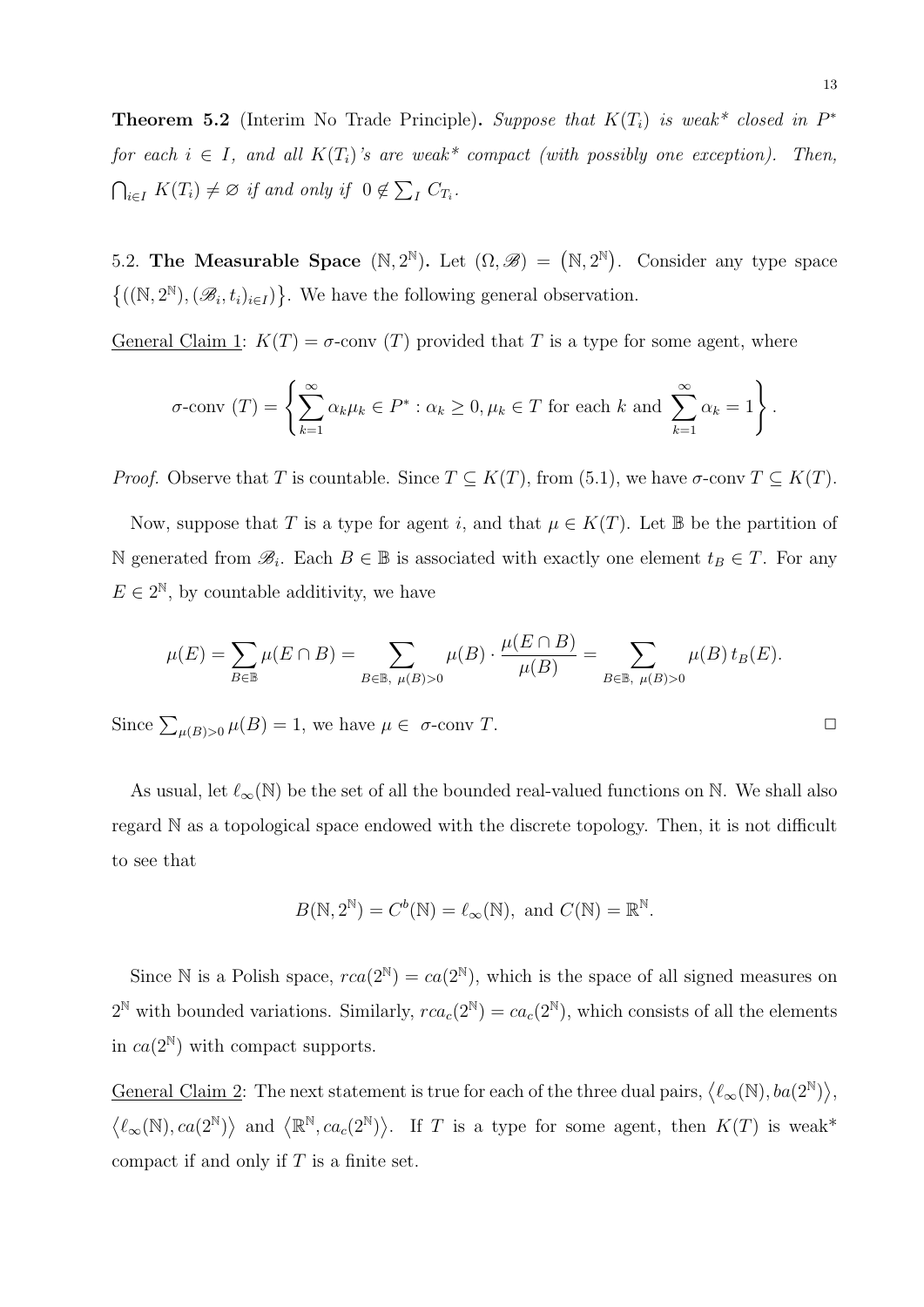Proof. In any topological vector space, the convex hull of any finite set is compact. It follows that no matter which dual pair we consider, if T is finite, then  $K(T) = \text{conv}(T)$  is weak\* compact.

We now prove the other implication. Note that a subset of  $\mathbb N$  is compact if and only if it is finite.

We first consider the dual pair  $\langle \mathbb{R}^{\mathbb{N}}, ca_c(2^{\mathbb{N}}) \rangle$ . By Theorem 4.7, if  $K(T)$  is weak\* compact, then it has a uniform compact support. This implies that  $T$  is a finite set.

We next consider the dual pair  $\langle \ell_{\infty}(\mathbb{N}), ca(2^{\mathbb{N}}) \rangle$ . If T is an infinite set, then for any finite set  $A \subset \mathbb{N}$ , there is always a  $\mu \in T$  such that  $\mu(\mathbb{N} \setminus A) = 1$ , and thus  $K(T)$  cannot be uniformly tight. By Theorem 4.7, we know that  $K(T)$  is not weak\* compact. As a result, if  $K(T)$  is weak\* compact, then T is a finite set.

Finally, for the dual pair  $\langle \ell_{\infty}(\mathbb{N}), ba(2^{\mathbb{N}}) \rangle$ , observe that  $P^* = P \cap ba(2^{\mathbb{N}}) = P \cap ca(2^{\mathbb{N}})$ . Therefore,  $K(T)$ , as a subset of  $P^*$ , is weak\* compact with respect to  $\langle \ell_{\infty}(\mathbb{N}), ba(2^{\mathbb{N}}) \rangle$ , if and only if it is weak\* compact with respect to  $\langle \ell_{\infty}(\mathbb{N}), ca(2^{\mathbb{N}}) \rangle$ , if and only if it is finite.  $\Box$ 

Feinberg (2000) has also given an analysis for the measurable space  $(N, 2^N)$  and presented an example in which the interim no trade principle may fail to hold. The bet space and belief space considered in the example are respectively  $X = \ell_{\infty}$  and P. Hence, we can choose  $X^*$ to be either  $ba(2^{\mathbb{N}})$ , or  $ca(2^{\mathbb{N}})$ , so that  $\langle X, X^* \rangle$  forms a dual pair. Since in the example, every agent has an infinitely partitioned information structure, our result shows that no agent can have compact prior beliefs. Notice that if we choose  $X^* = ba(2^{\mathbb{N}})$ , we just need to treat N as a set with no topological structure at all.

For the dual pair  $\langle \mathbb{R}^{\mathbb{N}}, ca_c(2^{\mathbb{N}}) \rangle$ , the following example shows that when agents do not have compact prior beliefs, the interim no trade principle may not hold.

**Example 5.3.** Consider the dual pair  $\langle \mathbb{R}^{\mathbb{N}}, ca_c(2^{\mathbb{N}}) \rangle$ . For each  $n \in \mathbb{N}$ , let  $\delta_n$  be the point mass at *n*. Define the following two sequences: for  $n \in \mathbb{N}$ ,

$$
\mu_1 = \delta_1
$$
, and  $\mu_{n+1} = \frac{2}{3} \delta_{2n} + \frac{1}{3} \delta_{2n+1}$ ;  
\n $\nu_n = \frac{2}{3} \delta_{2n-1} + \frac{1}{3} \delta_{2n}$ .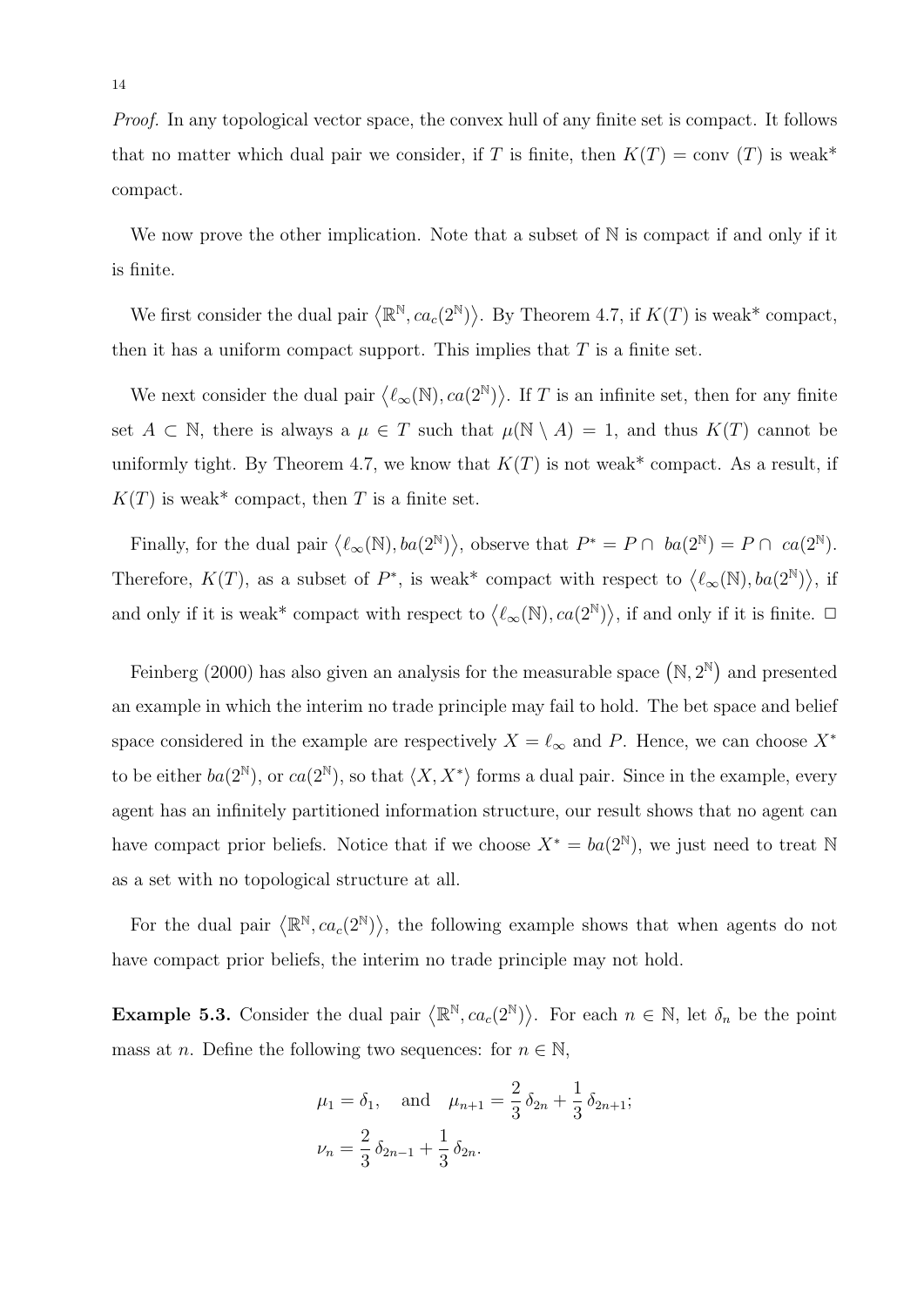Suppose that Alice's type is  $\{\mu_n : n \in \mathbb{N}\}\$  and Bob's type is  $\{\nu_n : n \in \mathbb{N}\}\$ . It is easy to verify that there is no common prior, and yet there is no trade.  $\Box$ 

# 6. Concluding Remarks

We have shown that the no trade principle holds for any dual pair that we can reasonably defined on a given measurable space. Furthermore, for several broad classes of dual pairs, provided that every agent has a closed beliefs, the condition that an agent has compact beliefs is equivalent to the condition that his set of positive bets is open. These two results are important because they express "epistemic terms" in terms of "economic terms". They improve our understanding of two standard assumptions, i.e., the common prior and compact belief assumptions, in an economic context.

We would like to end this article with a few remarks.

**Remark 6.1** (The choice of  $X^*$ ). For the convenience of presentation, we have taken a dual pair  $\langle X, X^* \rangle$  as given, and assumed that  $P^* = P \cap X^*$ . If we take a bet space X and a convex belief space  $P^*$  as given, then the choice of  $X^*$  so that  $P^* = P \cap X^*$  and  $\langle X, X^* \rangle$ forms a dual pair may not be unique (see Section 5.2 for an example). Nonetheless, whether or not a subset of  $P^*$  is weak\* compact, weak\* closed in  $P^*$  or convex is irrespective of the choice of  $X^*$ . This means that if Theorem 2.2 holds for any particular choice of  $X^*$ , it holds for every choice of  $X^*$ .

**Remark 6.2** (More examples of dual pairs). Based on the fact that  $\langle B(\Omega, \mathscr{B}), ba(\mathscr{B})\rangle$  is a dual pair, we can actually discover more examples of dual pairs.

Let  $ca(\mathscr{B})$  be the space of all the signed measures on  $\mathscr{B}$  with bounded variations. It is evident that  $\langle B(\Omega, \mathscr{B}), ca(\mathscr{B}) \rangle$  forms a dual pair.

Let  $M(\Omega,\mathscr{B})$  be the space of all the  $\mathscr{B}$ -measurable functions on  $\Omega$ . Let  $ba_f(\mathscr{B})$  be the space of all the elements in  $ba(\mathscr{B})$  with finite supports. We can similarly define the space  $ca_f(\mathscr{B})$ . Then both  $\langle M(\Omega,\mathscr{B})\rangle$ ,  $ba_f(\mathscr{B})$  and  $\langle M(\Omega,\mathscr{B})\rangle$ ,  $ca_f(\mathscr{B})$  are dual pairs.

Unlike the dual pair  $\langle B(\Omega, \mathscr{B}), ba(\mathscr{B})\rangle$ , we are not aware of any "nice" consistent topology on the bet space for any of the above three examples.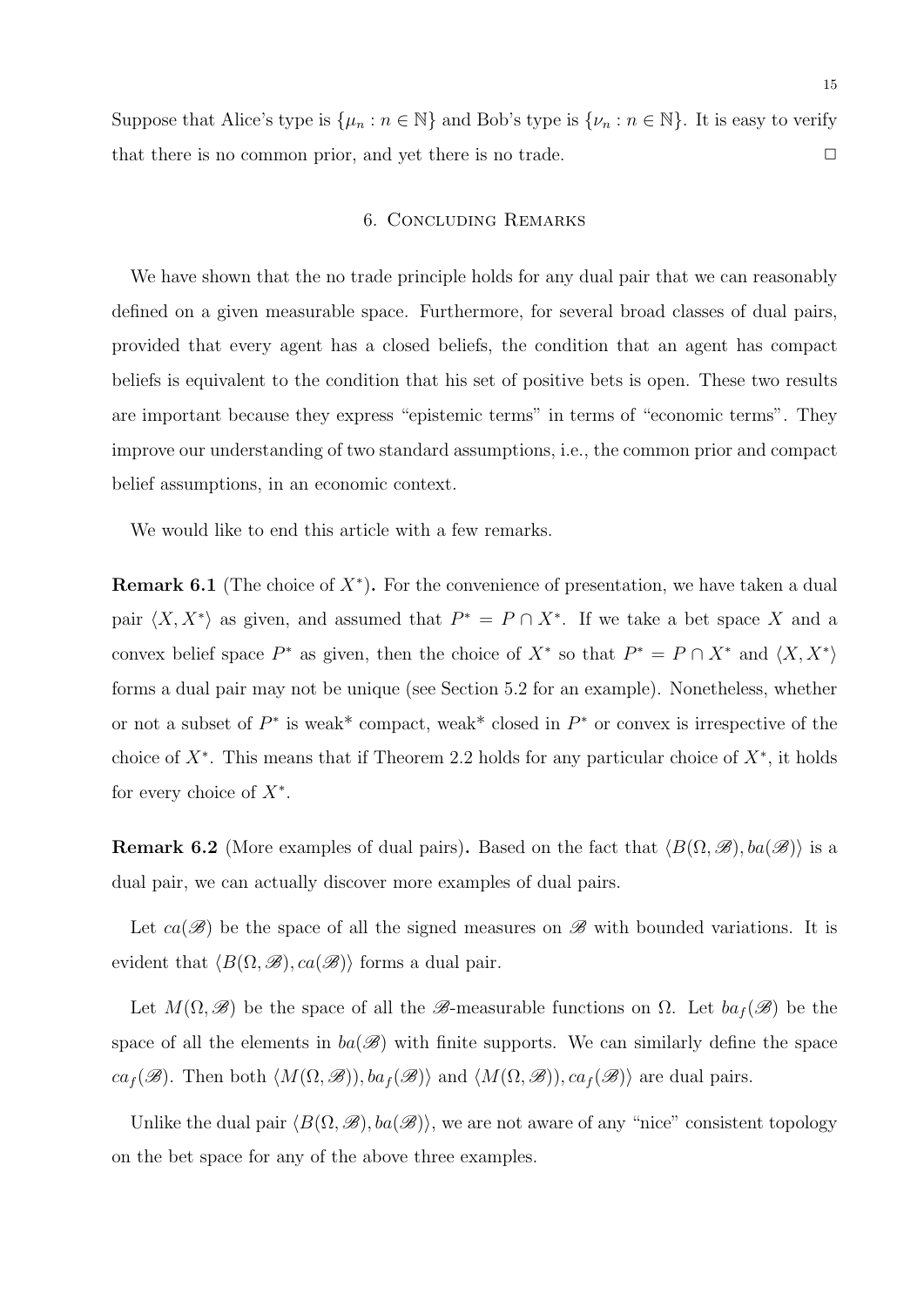**Remark 6.3** (Discontinuous bets). Consider the measurable space  $([0, 1], \mathcal{B})$ , where  $\mathcal{B}$  is the σ-algebra of all the Lebesgue measurable subsets of [0, 1]. Let  $\lambda$  denote the Lebesgue measure. Let  $L^1([0,1])$  (respectively,  $L^{\infty}([0,1])$ ) be the Banach space of all the Lebesgue integrable (respectively, essentially bounded) functions on [0,1]. It is well known that  $\langle X, X^* \rangle =$  $\langle L^1([0,1]), L^{\infty}([0,1]) \rangle$  forms a dual pair. Each element g in  $X^* = L^{\infty}([0,1])$  can be identified as a unique measure  $\mu_g$  defined by

$$
\mu_g(A) = \int_A g \, d\lambda, \quad \forall A \in \mathcal{B}.
$$

It is clear that every continuous bet is in the bet space  $X = L^1([0,1])$ , while there exist discontinuous bets in  $X$  as well.

**Remark 6.4** (Boundedness). Suppose that  $\langle X, X^* \rangle$  is a dual pair defined on  $(\Omega, \mathscr{B})$ , and  $X^*$  contains all the countable convex combinations of point masses on  $\Omega$ . Then all functions in X are bounded. Otherwise, we can find a function  $f \in X$  and a sequence  $\{\omega_n\}$  in  $\Omega$ such that  $|f(\omega_n)| \geq 2^n$  for each  $n \in \mathbb{N}$ . By defining  $\mu = \sum_{i=1}^{\infty}$  $\frac{1}{2^n} \delta_{\omega_n}$ , we see that f is not integrable with respect to  $\mu$ , a contradiction.

**Remark 6.5** ( $P^*$  may not be weak<sup>\*</sup> closed). Consider the dual pair  $\langle \ell_{\infty}, ba(2^{\mathbb{N}}) \rangle$ . Let  $T = \{\delta_n : n \in \mathbb{N}\}\$ be the set of all the point masses on N. By Claims 1 and 2 in Section 5.2,  $P^* = \sigma$ -conv T is not weak\* compact. On the other hand, the norm-closed unit ball in  $ba(2^{\mathbb{N}})$  is weak<sup>\*</sup> compact by the Banach-Alaoglu Theorem, and it contains  $P^*$  as a subset. It follows that  $P^*$  cannot be weak<sup>\*</sup> closed. In fact, any weak<sup>\*</sup> limit point of T can be identified with a 0-1 measure defined from a free ultrafilter on  $\mathbb{N}$ , and so cannot be countably additive.

If we consider  $\langle X, X^* \rangle = \langle C(\Omega), rca_c(\mathscr{B}) \rangle$ , or  $\langle C^b(\Omega), rca(\mathscr{B}) \rangle$ , where  $\Omega$  is a Tychonoff space, then  $P^*$  is weak\* closed. To see this, note that for either dual pair, we have

$$
P^* = \{ \mu \in X^* : \langle 1, \mu \rangle = 1 \text{ and } \langle f, \mu \rangle \ge 0, \forall f \ge 0 \text{ in } X \}.
$$

**Remark 6.6** (Compactness of  $P^*$ ). If  $\Omega$  is a complete metric space, then from Theorem 4.7 and the previous remark,  $P^*$  is weak\* compact with respect to the dual pair  $\langle C^b(\Omega), rca(\mathscr{B}) \rangle$ if and only if  $P^*$  is uniformly tight, or equivalently,  $\Omega$  is compact. We can also obtain a similar result for the dual pair  $\langle C(\Omega), rca_c(\mathscr{B})\rangle$ .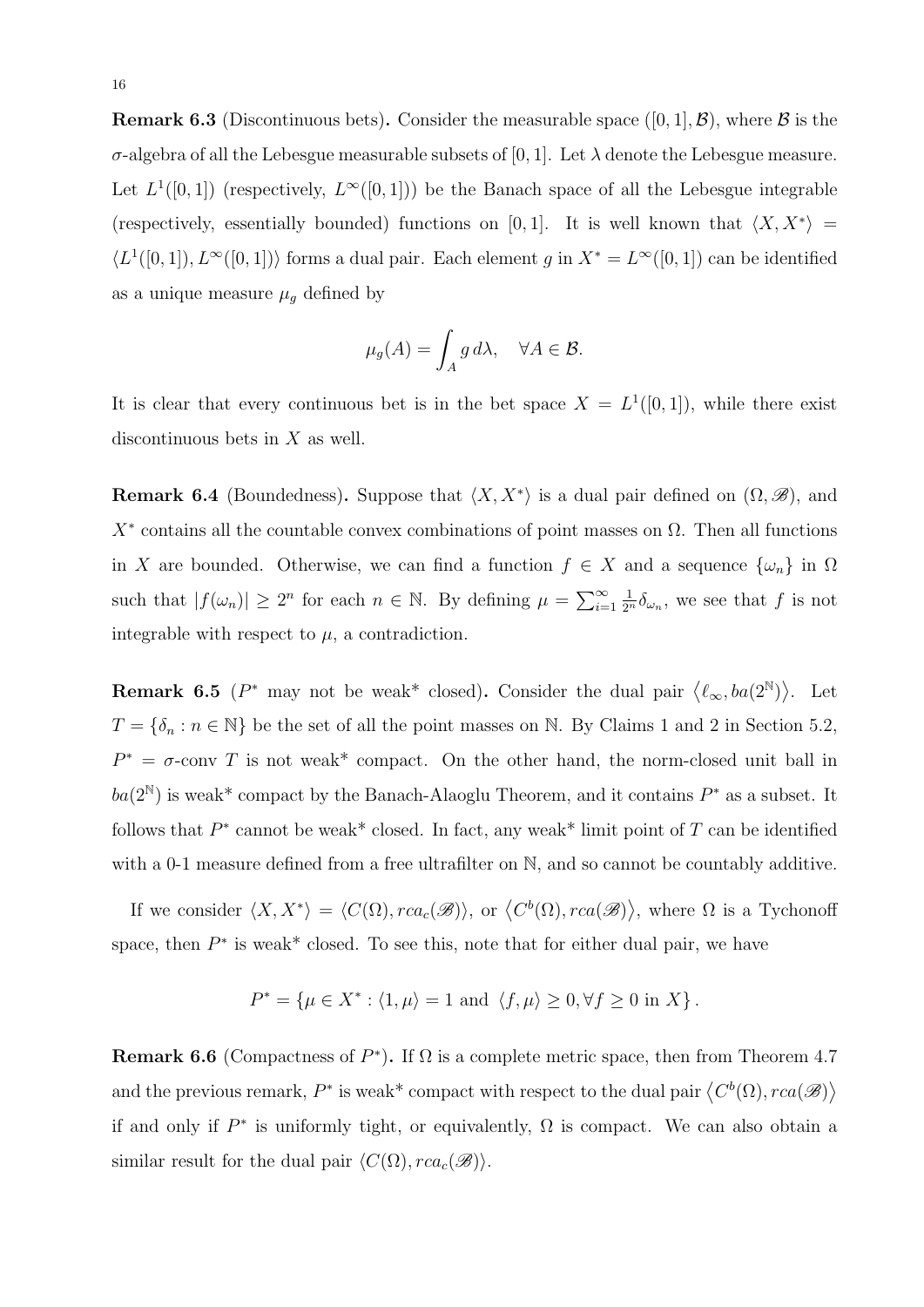**Corollary 6.7.** Consider the dual pair  $\langle C(\Omega), rca_c(\mathscr{B})\rangle$  (respectively,  $\langle C^b(\Omega), rca(\mathscr{B})\rangle$ ). If  $\Omega$  is a metric space (respectively, a complete metric space), then  $P^*$  is weak\* compact if and only if  $\Omega$  is compact.

**Remark 6.8** (Compact but not uniformly tight). Consider the dual pair  $\langle C^b(\Omega), rca(\mathscr{B}) \rangle$ , where  $\Omega$  is a Tychonoff space. In general, it is not true that every weak\* compact subset of  $P^*$  is uniformly tight (see Section 4 in Topsøe (1974)). Thus, according to Lemma 4.6, the dual cone of a weak\* compact subset of  $P^*$  may not be (strictly) open in  $C^b(\Omega)$ .

For the dual pair  $\langle C(\Omega), rca_c(\mathscr{B})\rangle$ , we are not aware of any example in the existing literature, in which a weak\* compact subset of  $P^*$  may not have a uniform compact support.

**Remark 6.9** (Beliefs as linear functionals). In Theorem 2.2, we can actually replace  $P^*$ with any non-empty convex subset  $Q$  of  $X^*$  satisfying  $\int_{\Omega} d\mu = 1$  for every  $\mu \in Q$ .

We note that in Ng (2003), beliefs are treated as (normalized) positive and continuous linear functionals on the bet space, rather than as probability measures on  $\mathscr{B}$ . This approach is weaker than ours. For the dual pair  $\langle X, X^* \rangle$ , define

$$
Q^* = \left\{ \mu \in X^* : \int_{\Omega} d\mu = 1 \text{ and } \int_{\Omega} f d\mu \ge 0, \forall f \ge 0 \text{ in } X \right\}.
$$

Using the argument in Ng (2003), we can only obtain the no trade principle under the assumption that beliefs are elements of  $Q^*$ . This approach creates some difficulty if not every element in  $Q^*$  is countably additive. We explain as follows.

Consider the dual pair  $\langle B(\Omega, \mathscr{B}), ba(\mathscr{B})\rangle$ . It is evident that  $Q^*$  is the set of all the probability charges on  $\mathscr{B}$  (i.e., any  $\mu \in ba(\mathscr{B})$  satisfying  $\mu \geq 0$  and  $\int_{\Omega} d\mu = 1$ ). In other words, beliefs are finitely additive, but may not be countably additive. Observe that Theorem 5.2 does not hold when the belief space is  $Q^*$  because in general, the law of iterated expectations holds for probability measures, but not for probability charges.

**Remark 6.10** (Topology on X). It is obvious that if the characterization result in Theorems 4.3, 4.7 or Corollary 4.4 holds for a certain topology on  $X$ , then it holds for any weaker topology on X. In particular, Theorem 4.3 and Corollary 4.4 are true with any consistent topology on X because the norm topology is the strongest consistent topology, i.e., the Mackey topology, on X.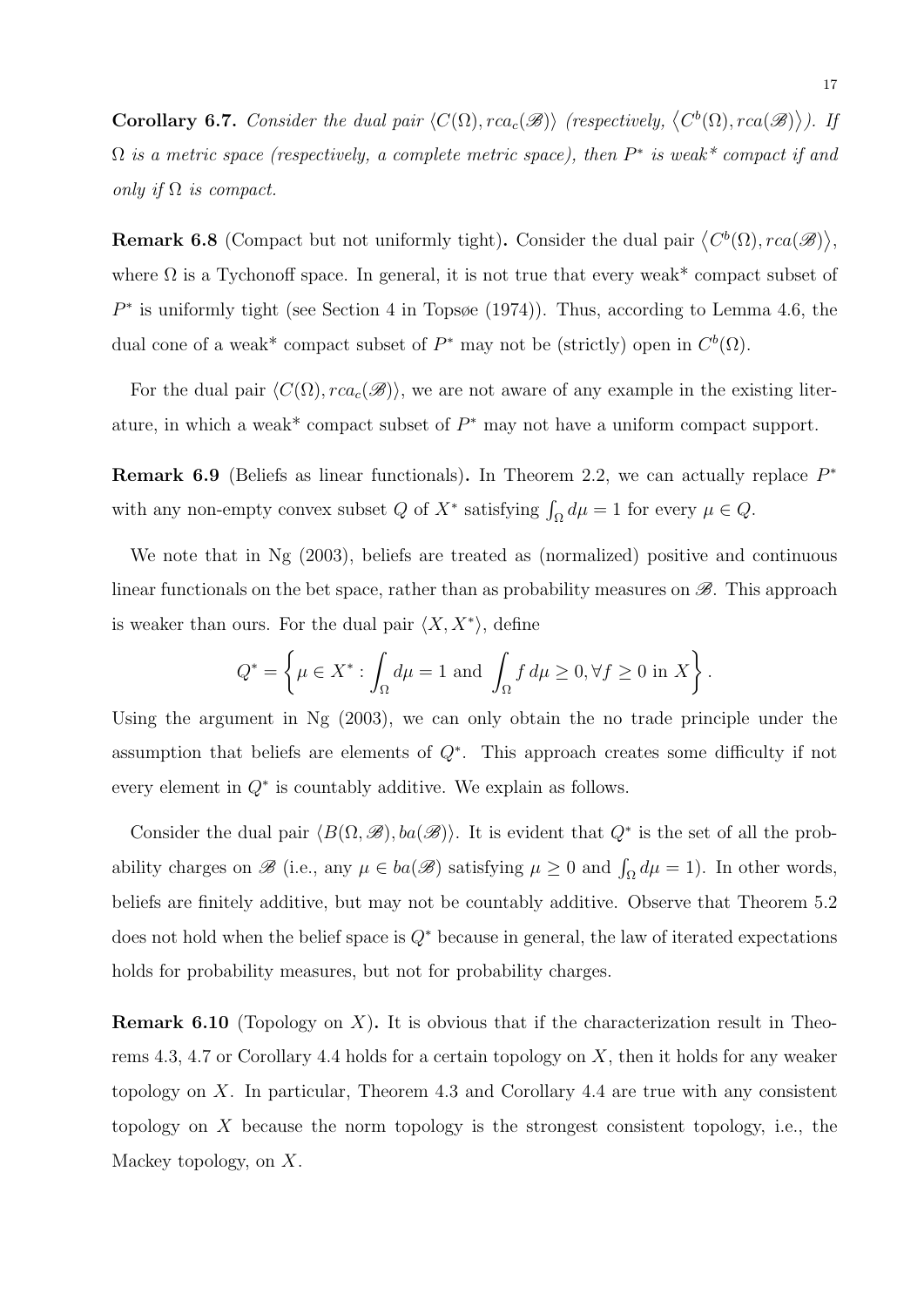Remark 6.11 (Generalizations). As shown by Morris (1994) and Ng (2003), one can easily extend Theorem 2.2 (and hence Theorem 5.2) to the case in which all agents are risk-averse by standard convex programming arguments.

We now discuss about other possible generalizations. Recall that Theorem 2.2 actually consists of two parts: the no trade theorem with no private information (i.e., Lemma  $2.1(a)$ ) and its converse.

Since Lemma  $2.1(a)$  follows just from definitions, the interim no trade theorem holds trivially for dynamically consistent agents. An interesting question is: how far can we deviate from the framework of expected utility so that the interim no trade theorem still holds? Halevy (2004) has provided some answer to this question when the number of agents is finite and the state space is finite.

Note that Theorem 2.2 itself has already taken care of the case when agents have multiple prior beliefs. The question of whether the interim no trade principle holds in this case is reduced to the question of finding conditions on a given updating rule so that all agents are dynamically consistent. The paper, Kajii and Ui (2009), has provided some nice examples along this line of thought. However, as the converse of Lemma  $2.1(a)$  relies heavily on the dual pair structure of the bet and (extended) belief spaces, there is little room left for an extension of Theorem 2.2 to the case when agents have general preferences.

**Remark 6.12** (More on  $(\mathbb{N}, 2^{\mathbb{N}})$ ). Recently, there are some papers (for example, Hellman (2014)) which attempt to establish the no trade principle for the measurable space  $(\mathbb{N}, 2^{\mathbb{N}})$ . The approach is not a standard one (i.e., there is no decision-theoretic foundation) as these papers assume that beliefs may be improper. In other words, an agent may assign infinite probability to the state space. In this case, the bet space  $X$  cannot contain any constant bet. It does not seem that there is a natural duality between beliefs and bets in the sense of Lemma 4.1. And as expected, it turns out that their results are not entirely positive.

# 7. Appendix: proofs

In many of our proofs, we shall use the Separation Theorem (see Theorem 3.4, Rudin (1991), p. 59) and the Fundamental Theorem of Duality (see Theorem 5.91, Aliprantis and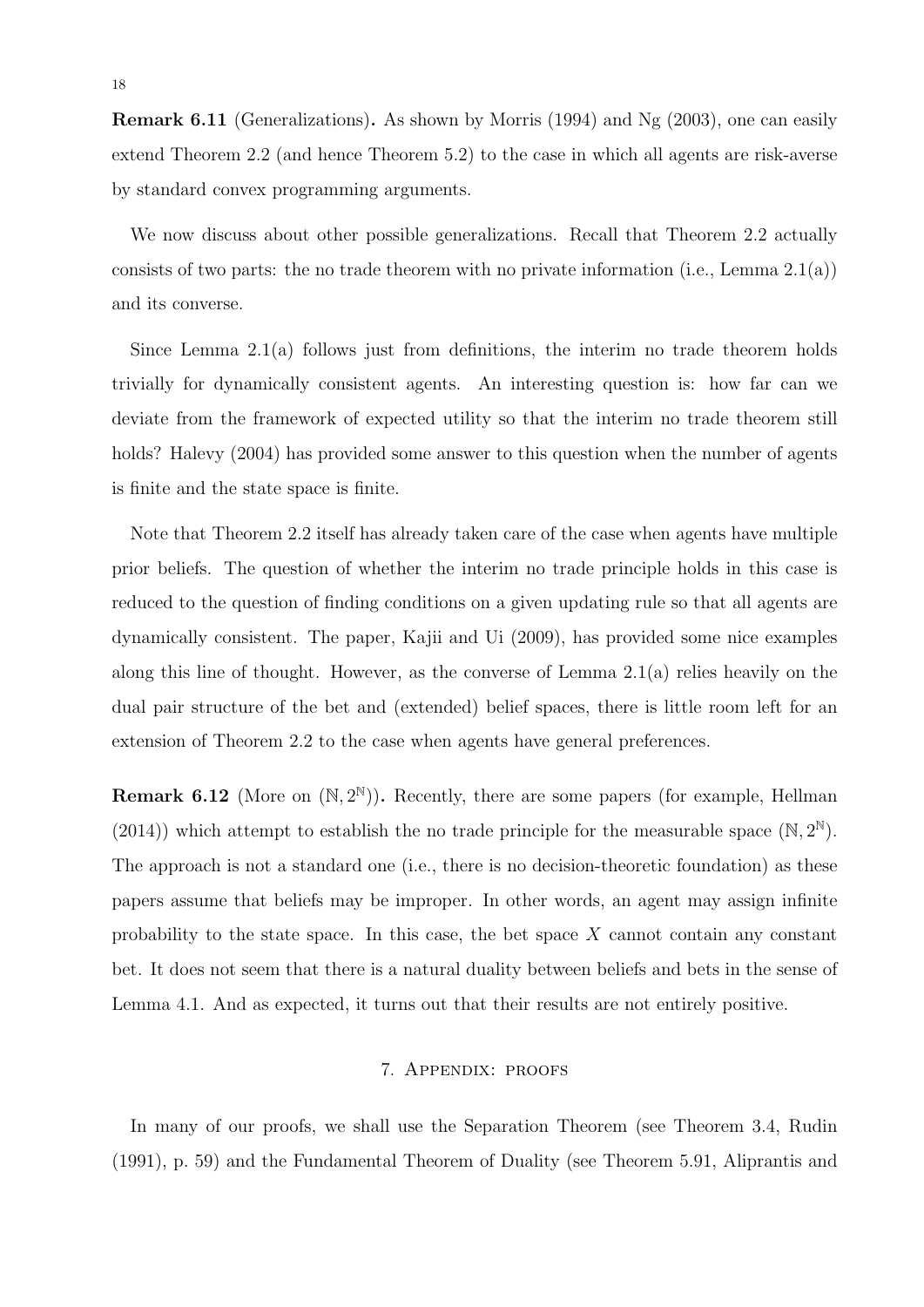Border (2007), p. 212). We shall also use the following standard fact from general topology (see Section 3.11(a), Gillman and Jerison  $(1976)$ , p.42).

**Proposition 7.1.** Let  $\Omega$  be a completely regular space. Let A and B be two disjoint nonempty subsets of  $\Omega$ . If A is compact and B is closed, then there exists a continuous function  $f: \Omega \longrightarrow [0,1]$  such that  $f|_A \equiv 1$  and  $f|_B \equiv 0$ .

7.1. **Proof of Lemma 2.1.** (a) If  $\bigcap_{i\in I} K_i \neq \emptyset$ , then each  $K_i \neq \emptyset$ . It follows just from the definition of each  $C_{K_i}$  that

$$
\emptyset \neq \bigcap_{i \in I} K_i \subseteq \bigcap_{i \in I} \{ \mu \in P^* : \langle f, \mu \rangle > 0, \quad \forall f \in C_{K_i} \}
$$

$$
= \left\{ \mu \in P^* : \langle f, \mu \rangle > 0, \quad \forall f \in \bigcup_{i \in I} C_{K_i} \right\}
$$

$$
= \left\{ \mu \in P^* : \langle f, \mu \rangle > 0, \quad \forall f \in \sum_{I} C_{K_i} \right\}.
$$

It is clear that  $0 \notin \sum_{I} C_{K_i}$ 

(b) It suffices to consider the case when  $I = \{1, 2\}.$ 

For any  $f \in (C_{K_1} \cup C_{K_2})$  and  $\mu \in (K_1 \cap K_2)$ , we have  $\langle f, \mu \rangle > 0$ . Hence,

$$
\sum_{I} C_{K_i} = \text{conv } (C_{K_1} \cup C_{K_2}) \subseteq C_{K_1 \cap K_2}.
$$

If  $f \in C_{K_1 \cap K_2}$  but  $f \notin (C_{K_1} \cup C_{K_2})$ , then for  $i = 1, 2$ , we can find  $\alpha_i \in K_i$  such that  $\langle f, \alpha_i \rangle \leq 0$ . Moreover, for any  $\mu \in (K_1 \cap K_2)$ , we have  $\langle f, \mu \rangle > 0$ . It follows from the convexity of  $K_i$  and the linearity of f on  $X^*$  that  $\langle f, \beta_i \rangle = 0$  for some  $\beta_i \in K_i$ . Define

$$
H = \{ \mu \in X^* : \langle f, \mu \rangle = 0 \}
$$
 and  $K_i(f) = K_i \cap H$  for  $i = 1, 2$ .

Then  $K_1(f)$  and  $K_2(f)$  are disjoint, non-empty, convex and weak\* compact subsets of the locally convex subspace  $H$  of  $X^*$ . Since any continuous linear functional on  $H$  can be extended to be an element of  $X$  (see Theorem 5.87, Aliprantis and Border (2007), p. 210), by the Separation Theorem and a translation argument, we can find  $g_i \in C_{K_i(f)}$  such that  $\langle g_1 + g_2, \mu \rangle = 0$  for all  $\mu \in H$ . Now, fix  $i = 1$  or 2 and consider the weak\* closed and

. The contract of the contract of the contract of the contract of  $\Box$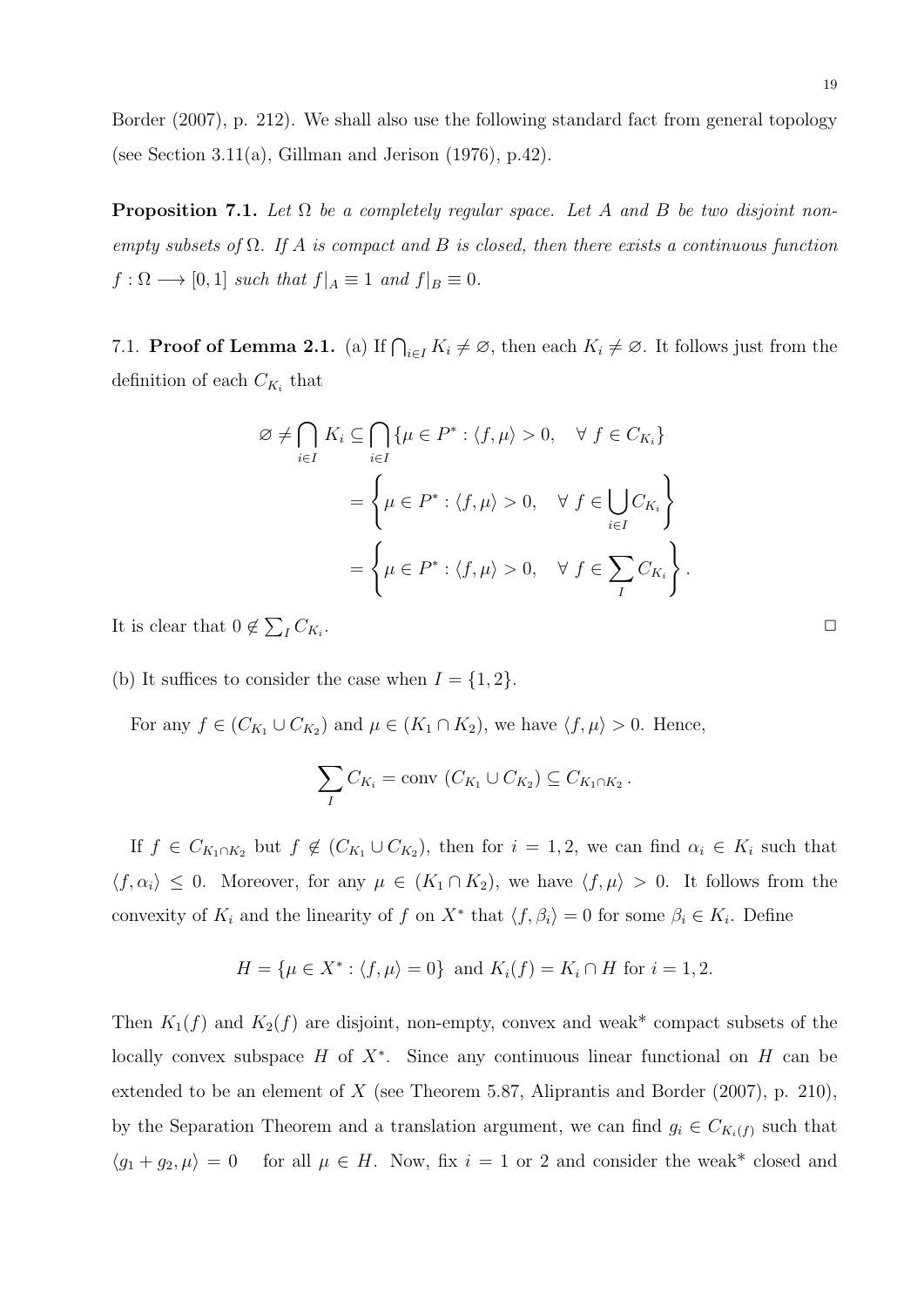convex set

$$
H_i = \{ \mu \in H : \langle g_i, \mu \rangle = 0 \},
$$

which is disjoint from the weak\* compact convex set  $K_i$ . By the Separation Theorem, there is an  $h_i \in X$  and  $c_i \in \mathbb{R}$  such that

$$
\inf \left\{ \langle h_i, \mu \rangle : \mu \in K_i \right\} > c_i > \sup \left\{ \langle h_i, \mu \rangle : \mu \in H_i \right\}.
$$

It is obvious that  $\langle h_i, \mu \rangle = 0$  for all  $\mu \in H_i$ . Indeed, since  $H_i$  is a vector space, if there is an  $\nu \in H_i$  such that  $\langle h_i, \nu \rangle = d_i \neq 0$ , then  $\langle h_i, \begin{pmatrix} c_i \\ d_i \end{pmatrix} \rangle$  $d_i$  $\langle v \rangle = c_i$ , a contradiction. Consequently,  $h_i \in C_{K_i}$  and by the Fundamental Theorem of Duality, we can find  $\lambda_i \in \mathbb{R}$  such that  $h_i = \lambda_i g_i$ on  $H$ .

For any  $\mu \in K_i(f)$ , we have  $\langle h_i, \mu \rangle > 0$  and  $\langle g_i, \mu \rangle > 0$  so that  $\lambda_i > 0$ . Let  $f_i = \frac{h_i}{\lambda_i}$  $\frac{h_i}{\lambda_i} \in C_{K_1}.$ Then,  $\langle f_1 + f_2, \mu \rangle = 0$  for all  $\mu \in H$ . Using the Fundamental Theorem of Duality, we can find  $\lambda \in \mathbb{R}$  such that  $f_1 + f_2 = \lambda f$ . By letting both sides of the last equation act on any  $\mu \in K_1 \cap K_2$ , we get  $\lambda > 0$ . This implies that  $f \in (C_{K_1} + C_{K_2})$ .

As a result, 
$$
C_{K_1 \cap K_2} = \sum_l C_{K_i}
$$
.

7.2. **Proof of Theorem 2.2.** We need to prove that under our assumptions, the converse of Lemma 2.1(a) is also true.

Suppose that  $\bigcap_{i\in I} K_i = \emptyset$ . Then there are at least two agents. We may assume that  $K_1$  is weak\* compact. By the finite intersection property, we may assume that there are  $K_1, \ldots, K_m, K_{m+1}$  from  $K_i$ 's with  $\bigcap_{i=1}^m K_i \neq \emptyset$  but  $\bigcap_{i=1}^{m+1} K_i = \emptyset$ . We may also assume that  $K_{m+1}$  is weak\* closed in  $P^*$ , while  $K_i$  is weak\* compact for every  $i = 1, 2, ..., m$ . Since  $\overline{K_{m+1}} \cap (\bigcap_{i=1}^{m} K_i) = \emptyset$ . By the Separation Theorem and a translation argument, there is an  $f \in X$  such that  $-f \in C_{\overline{K_{m+1}}} \subseteq C_{K_{m+1}}$ , and  $f \in C_{\bigcap_{i=1}^{m} K_i} = \sum_{i=1}^{m} C_{K_i}$  (by Lemma 2.1(b)). This implies that  $0 \in \sum_{i=1}^{m+1} C_{K_i} \subseteq \sum_{I} C_{K_i}$ .  $\Box$ 

7.3. Proof of Lemma 4.1. Suppose that  $K \subseteq P^*$  is non-empty, convex and weak\* closed in  $P^*$ . Consider the convex set

$$
D = \{ \mu \in P^* : \langle f, \mu \rangle > 0 \quad \text{for all } f \in C_K \}.
$$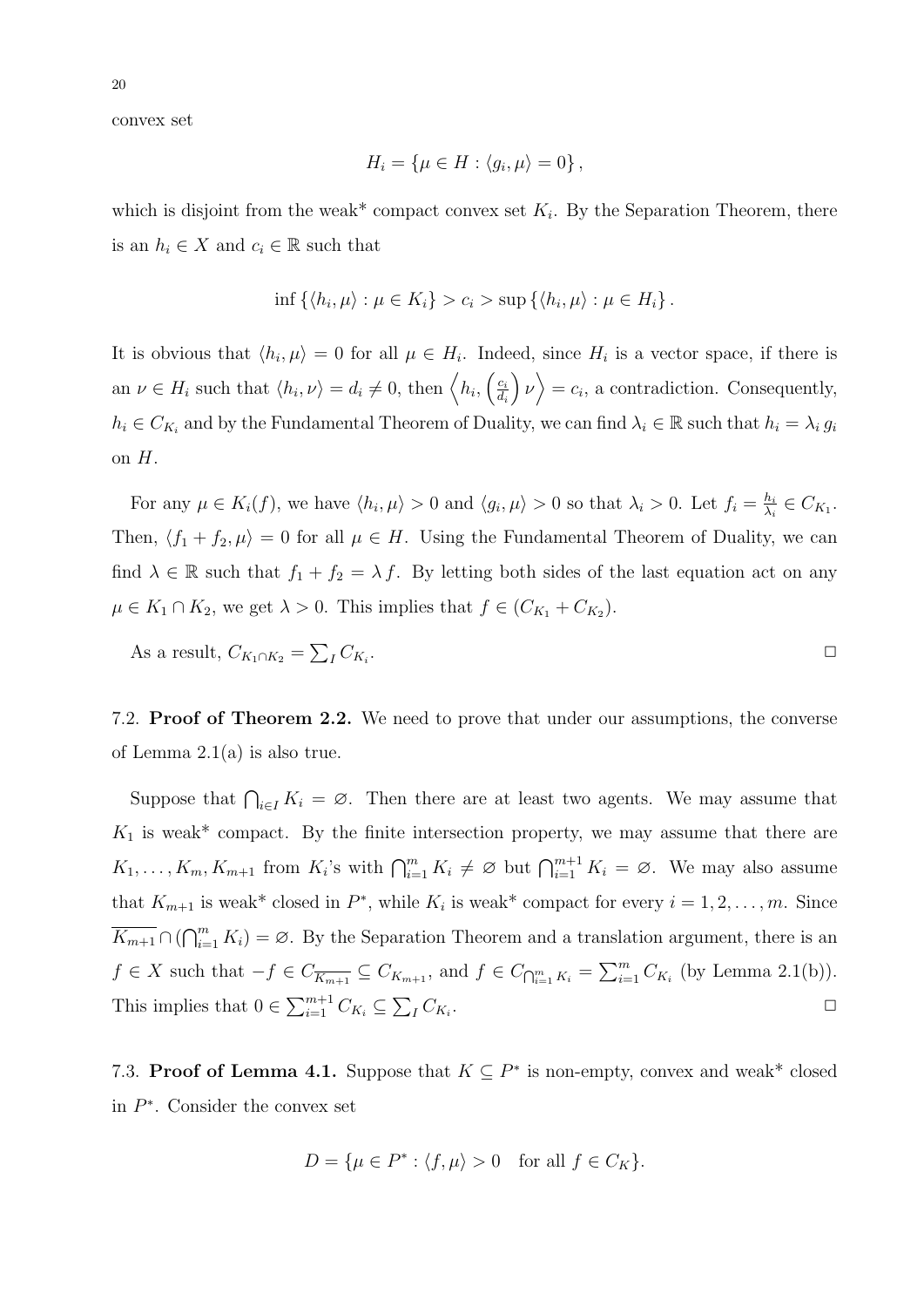By definition,  $K \subseteq D$ . Suppose that  $\nu \in P^*$  but  $\nu \notin K$ . Then  $\nu \notin \overline{K}$ . By the Separation Theorem, there is an  $f \in X$  and a constant c such that

$$
\langle f, \mu \rangle > c > \langle f, \nu \rangle \quad \forall \ \mu \in \overline{K},
$$
  
i.e.,  $\langle f - c, \mu \rangle > 0 > \langle f - c, \nu \rangle \quad \forall \ \mu \in \overline{K}.$ 

The first inequality shows that  $f - c \in C_{\overline{K}} \subseteq C_K$ . The second inequality then shows that  $\nu \notin D$ . It follows that  $K = D$ .

Conversely, we assume  $C_K$  is weakly open, and K satisfies the bipolar property. It suffices to prove that D is weak<sup>\*</sup> closed in  $P^*$ . Let  $\mu$  be a weak<sup>\*</sup> limit point of D in  $P^*$ . Fix any  $f \in C_K$ . Since  $C_K$  is weakly open, we can find  $\mu_1, \ldots, \mu_n \in X^*$  such that we have  $g \in C_K$ whenever  $g \in X$  and  $-1 < \int_{\Omega} (f - g) d\mu_i < 1$  for all i. Take  $\epsilon > 0$  so that  $-1 < \epsilon \int_{\Omega} d\mu_i < 1$ for all *i*. This implies that  $f - \epsilon \in C_K$ . By the definition of  $C_K$  and the fact that  $\mu$  is a weak<sup>\*</sup> limit point of D in  $P^*$ , we have  $\int_{\Omega} f \, d\mu \geq \epsilon > 0$ . We conclude that  $K = D$  is weak<sup>\*</sup> closed in  $P^*$ . The contract of the contract of the contract of the contract of the contract of the contract of the contract of the contract of the contract of the contract of the contract of the contract of the contract of the contrac

7.4. **Proof of Lemma 4.2.** Given  $\emptyset \neq K \subseteq P^*$ , define  $\overline{C}_K = \{f \in X : \langle f, \mu \rangle \geq 0, \forall \mu \in K\}$ and  $D = \{f \in X : f + 1 \in \overline{C}_K\}$ . By definition,

$$
K \subseteq \{\mu \in P^* : \langle f, \mu \rangle \ge 0, \quad \forall f \in \overline{C}_K\}
$$
  
=  $\{\mu \in P^* : \langle f, \mu \rangle \ge -1, \quad \forall f \in D\}.$ 

Since  $C_K$  is open and  $1 \in C_K$ , by translation, 0 is an interior point of D. Therefore, there is a balanced neighborhood U of 0 such that  $U \subseteq D$ . Now, the absolute polar of U is

$$
U^{\circ} = \{ \mu \in X^* : |\langle f, \mu \rangle| \le 1, \quad \forall f \in U \}
$$
  
=  $\{ \mu \in X^* : \langle f, \mu \rangle \ge -1, \quad \forall f \in U \},$ 

which is weak<sup>\*</sup> compact by the Alaoglu-Bourbaki Theorem (see Theorem 5.105, Aliprantis and Border (2007), p.218). Since  $U \subseteq D$  and  $K \subseteq {\mu \in P^* : \langle f, \mu \rangle \ge -1, \forall f \in D}$ , we have  $K \subseteq U^{\circ}$ . As a result, the weak\* closed subset  $\overline{K}$  of  $U^{\circ}$  is weak\* compact.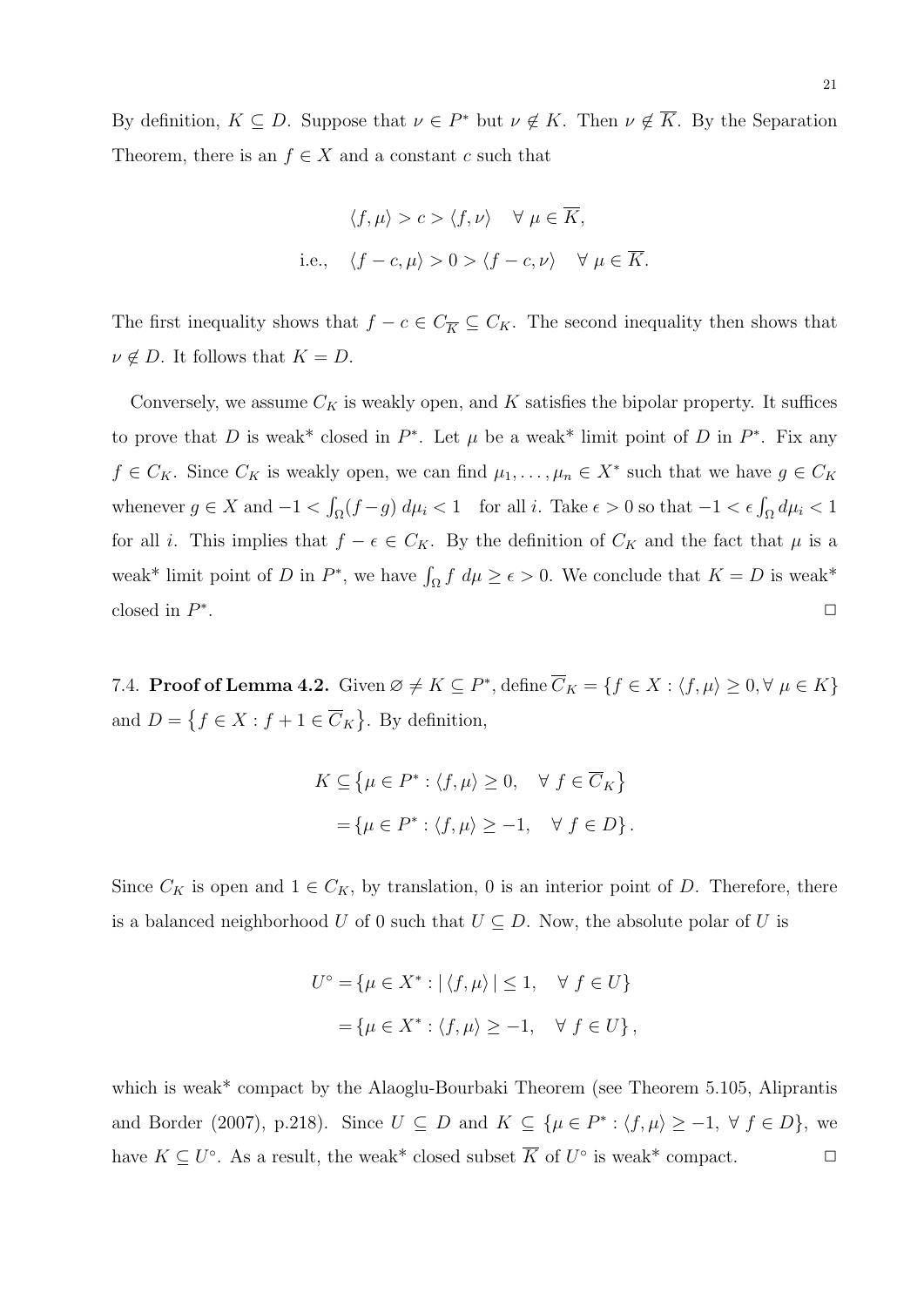7.5. Proof of Theorem 4.3. In view of Lemma 4.2, we only need to show that if K is weak\* compact, then  $C_K$  is open. The key is that  $X = B(\Omega, \mathscr{B})$ , equipped with the sup norm, is a Banach space. Fix any  $f \in C_K$ . Since K is weak\* compact, we may let  $2\epsilon = \min_{\nu \in K} \int_{\Omega} f \, d\nu > 0$ . For any  $\mu \in K$  and for any  $g \in X$  such that  $||g - f|| < \epsilon$ , we have

$$
\int_{\Omega} g d\mu \ge \int_{\Omega} f d\mu - \int_{\Omega} |g - f| d\mu \ge 2\epsilon - \epsilon = \epsilon > 0.
$$

It follows that  $g \in C_K$  and hence  $C_K$  is open.  $\Box$ 

7.6. Proof of Lemma 4.5. We note that for the dual pair  $\langle C^b(\Omega), rca(\mathscr{B}) \rangle$ , the statement in part (a) is just Prokhorov's Theorem (see Theorem 12.6.3, p. 268 in Jarchow (1981)).

7.6.1. Proof of (a). We are left with the dual pair  $\langle C(\Omega), rca_c(\mathscr{B})\rangle$ .

Let K have a uniform compact support  $S_K$  in  $\Omega$ . Let  $\mathscr{D} = \{B \cap S_K : B \in \mathscr{B}\}\$  be the collection of all the Borel subsets of  $S_K$ . Let  $P(\mathscr{D})(\subseteq rca(\mathscr{D}) = rca_c(\mathscr{D}))$  be the set of all the regular probability measures on  $\mathscr{D}$ . Let  $\{\mu_{\lambda}\}\subseteq K$  be a net in  $P^*$ . This induces a net  ${\{\nu_\lambda\}} \subseteq P(\mathscr{D})$  defined by  $\nu_\lambda(D) = \mu_\lambda(D)$  for all  $D \in \mathscr{D}$ . Now,  $P(\mathscr{D})$  is weak\* compact with respect to the dual pair  $\langle C(S_K), rca(\mathscr{D})\rangle$ . We may assume that it has a weak\* limit  $\nu \in P(\mathscr{D}).$ 

Define  $\mu$  on  $\mathscr{B}$  by  $\mu(B) = \nu(B \cap S_K)$ . It is obvious that  $\mu \in P^*$  since supp  $\mu$  is contained in the compact set  $S_K$ . We claim that  $\mu$  is a weak\* limit of  $\{\mu_{\lambda}\}\$  with respect to the dual pair  $\langle C(\Omega), rca_c(\mathscr{B})\rangle$ . Indeed, by taking any  $f \in C(\Omega)$ , we have

$$
\int_{\Omega} f d\mu_{\lambda} = \int_{S_K} f|_{S_K} d\nu_{\lambda} \longrightarrow \int_{S_K} f|_{S_K} d\nu = \int_{\Omega} f d\mu.
$$

It follows that K is relatively weak<sup>\*</sup> compact in  $P^*$ 

7.6.2. Proof the first part of (b). Assume that condition  $(b)(i)$  is satisfied.

(Case 1) We first consider the dual pair  $\langle C(\Omega), rca_c(\mathscr{B})\rangle$ . Let  $\varnothing \neq K \subseteq P^*$ . Suppose that  $C_K$  is open in  $C(\Omega)$ . Since  $1 \in C_K$ , there exists a compact subset  $\Omega_0$  of  $\Omega$  and a  $\delta > 0$  such that  $\{f \in C(\Omega) : ||f - 1||_{\Omega_0} < \delta\} \subseteq C_K$ .

Claim:  $\bigcup_{\mu \in K}$  supp  $\mu \subseteq \Omega_0$  and thus  $S_K \subseteq \Omega_0$  is compact (since  $\Omega_0$  is a compact set and by definition,  $S_K$  is closed).

.  $\Box$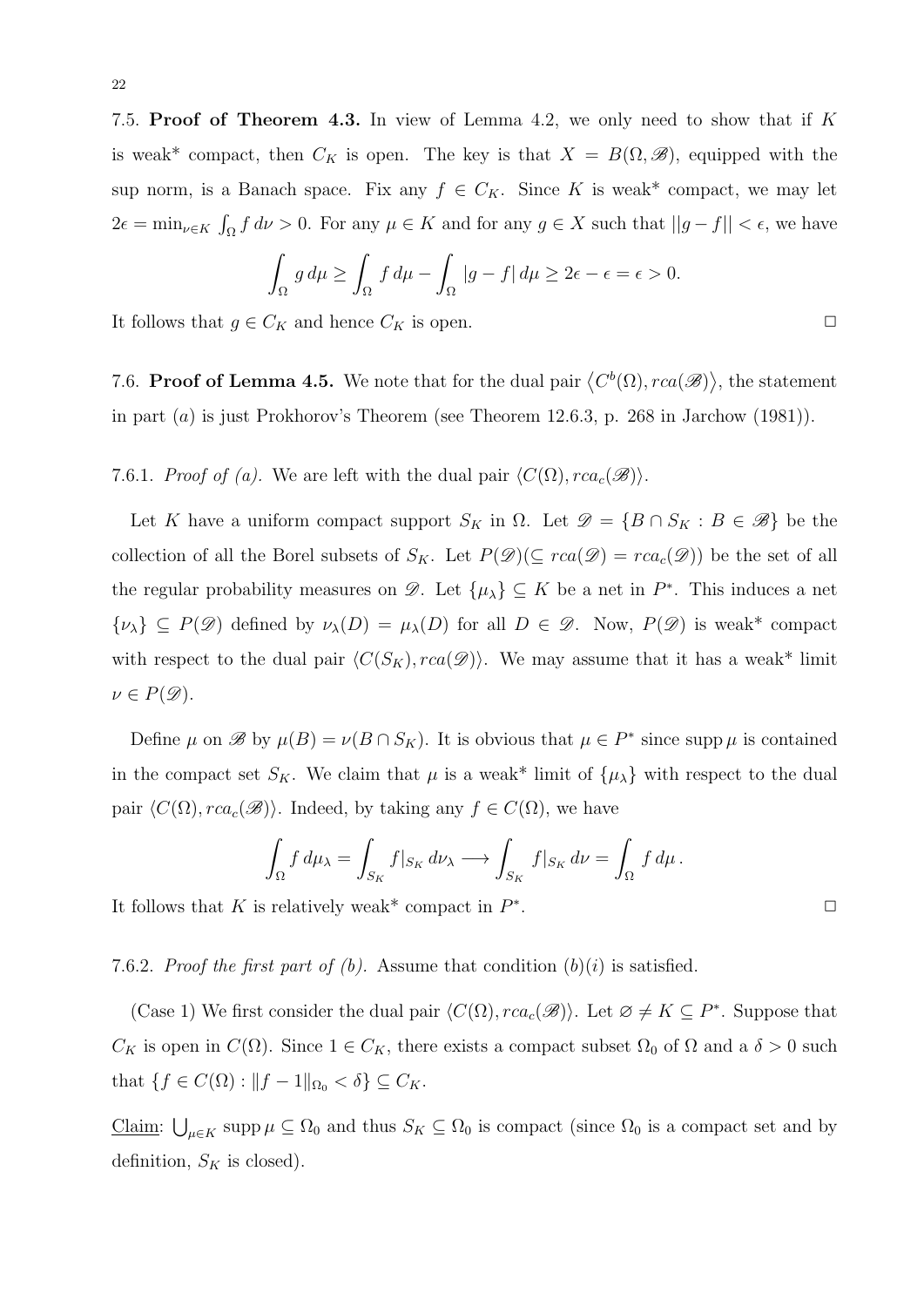Suppose not, then there exists an  $\omega_0 \in \text{supp }\mu_0$ , for some  $\mu_0 \in K$  but  $\omega_0 \notin \Omega_0$ . Since  $\Omega$ is completely regular, there exists a continuous function  $g : \Omega \to [0,1]$  such that  $g(\omega_0) = 1$ and  $g|_{\Omega_0} \equiv 0$ . Fix an  $\epsilon$  satisfying  $0 < \epsilon < 1$ . By the continuity of g, there exists an open set  $V \subseteq \Omega$  such that  $\omega_0 \in V$  and for every  $\omega \in V$ ,  $g(\omega) \geq 1 - \epsilon$ . Let  $S = \text{supp }\mu_0$ . Since  $\omega_0 \in$  $(V \cap S) \neq \emptyset$ , we have  $\mu_0(V \cap S) > 0$  (otherwise  $\mu_0(V) = \mu_0(V \cap S) + \mu_0(V \cap S^c) = 0 + 0 = 0$ and so  $V \subseteq S^c$ , which implies that  $V \cap S = \emptyset$ , a contradiction). It follows that

$$
\int_{\Omega} g \ d\mu_0 \ge \int_V g \ d\mu_0 \ge (1 - \epsilon) \mu_0 (V \cap S) > 0.
$$

For any  $\lambda > 0$ , observe that  $||(1 - \lambda g) - 1||_{\Omega_0} = 0 < \delta$ . Hence,  $(1 - \lambda g) \in C_K$  for all  $\lambda > 0$ . Since  $\mu_0 \in K$ , we have  $\int_{\Omega} (1 - \lambda g) d\mu_0 > 0$ , or  $\lambda \int_{\Omega} g d\mu_0 < 1$  for all  $\lambda > 0$ , which is impossible. This shows that  $S_K$  is compact and the proof is complete.  $\Box$ 

(Case 2) We next consider the dual pair  $\langle C^b(\Omega), rca(\mathscr{B})\rangle$ . Let  $\varnothing \neq K \subseteq P^*$ . Suppose that  $C_K$  is open in  $C^b(\Omega)$ . Since  $1 \in C_K$ , there exist a  $\delta > 0$  and a function  $s \in M_0(\Omega)$  such that

$$
\left\{ f \in C^b(\Omega) : p_s(f-1) = \sup_{t \in \Omega} |(f-1)(t)s(t)| < \delta \right\} \subseteq C_K.
$$

By definition, s vanishes at infinity. Thus, for each  $\epsilon$  satisfying  $0 < \epsilon < \delta$ , there exists a compact set  $\Omega_0 \subseteq \Omega$  such that

$$
|s(t)| < \frac{\epsilon^2}{2}, \quad \forall \, t \notin \Omega_0.
$$

We claim that  $\mu(\Omega \setminus \Omega_0) < \epsilon$  for all  $\mu \in K$  and thus K is uniformly tight.

Suppose not, then there exists some  $\mu_0 \in K$  such that  $\mu_0(\Omega \setminus \Omega_0) \geq \epsilon$ . Let  $S = \text{supp }\mu_0$ and  $\omega_0 \in S \cap \Omega_0^c$ . Since  $\mu_0$  is regular, there exists a compact set  $\Omega_1 \subseteq (S \cap \Omega_0^c)$  such that  $\mu_0(\Omega_1) \geq \frac{\epsilon}{2}$  $\frac{\epsilon}{2}$  and  $\omega_0 \in \Omega_1$ . By Proposition 7.1, there exists a continuous function  $g: \Omega \to [0, 1]$ such that  $g|_{\Omega_1} \equiv 1$  and  $g|_{\Omega_0} \equiv 0$ . Thus,  $\int_{\Omega} g d\mu_0 \ge \int_{\Omega_1} g d\mu_0 = \mu_0(\Omega_1) \ge \frac{\epsilon}{2}$  $\frac{\epsilon}{2}$ . Now,

$$
p_s\left(1-\frac{2g}{\epsilon}-1\right)=p_s\left(-\frac{2g}{\epsilon}\right)=\frac{2}{\epsilon}\sup_{t\in\Omega}|g(t)s(t)|\leq \frac{2}{\epsilon}\cdot\frac{\epsilon^2}{2}=\epsilon<\delta
$$

and therefore,  $\left(1-\frac{2g}{\epsilon}\right)$  $\left(\frac{\log n}{\epsilon}\right) \in C_K$ . However,  $\mu_0 \in K$ , implying that

$$
1 > \frac{2}{\epsilon} \int_{\Omega} g \, d\mu_0 \ge \frac{2}{\epsilon} \cdot \frac{\epsilon}{2} = 1,
$$

a contradiction. This proves that K is uniformly tight.  $\square$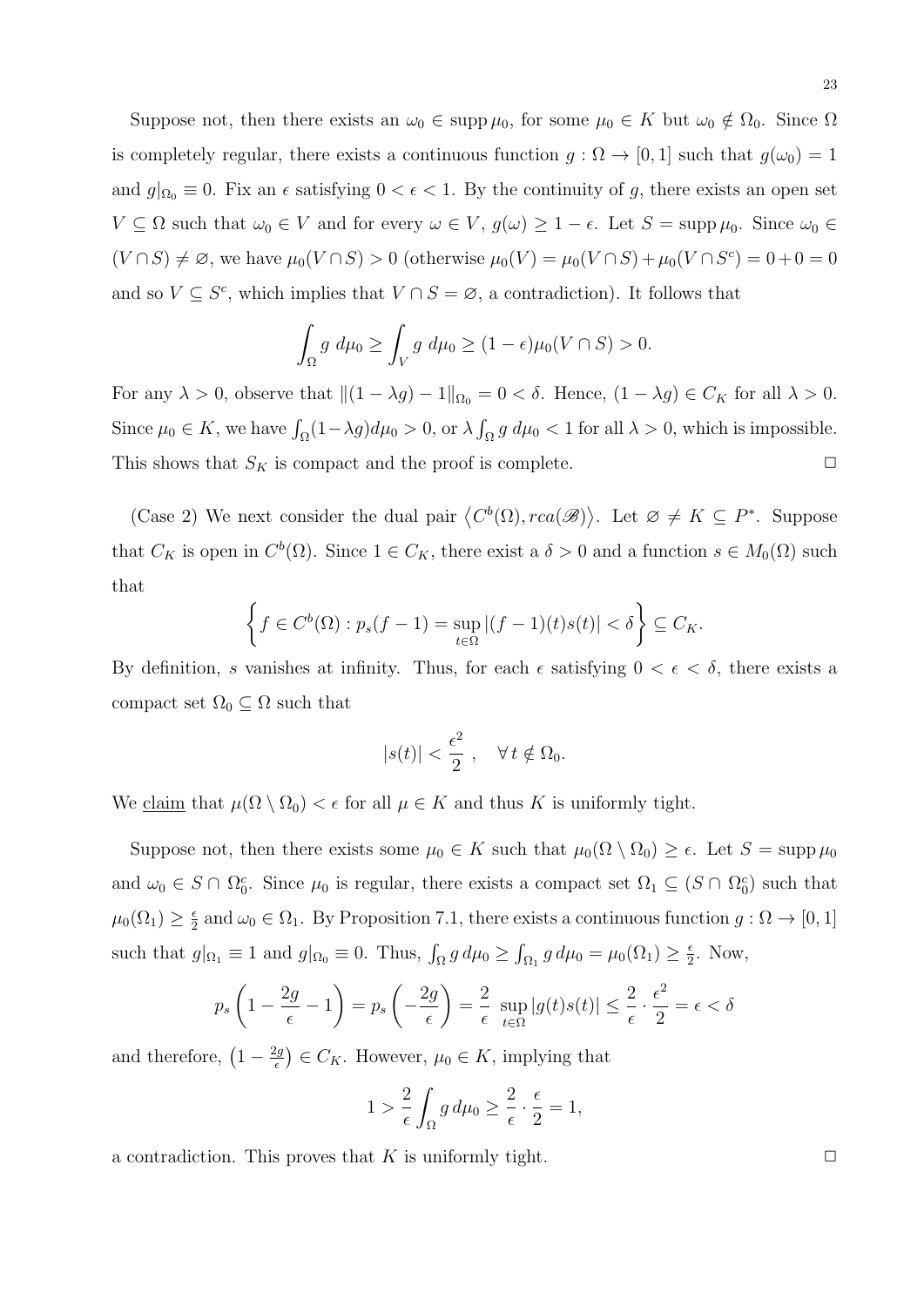7.6.3. Proof of the second part of (b). Assume that condition  $(b)(ii)$  is satisfied. Let  $(\Omega, d)$ be a metric space. For  $x \in \Omega$  and  $r > 0$ , we denote  $B(x, r) = \{ \omega \in \Omega : d(x, \omega) < r \}.$ 

(Case 1) Consider the dual pair  $\langle C(\Omega), rca_c(\mathscr{B})\rangle$ . Let K be a non-empty and relatively weak<sup>\*</sup> compact set in  $P^*$ .

Suppose on the contrary that  $S_K$  is not a compact subset of  $\Omega$ . Then,  $S_K$  contains a countably infinite subset  $A = \{x_n : n \in \mathbb{N}\}\$  that has no limit points. Let  $F = \bigcup_{\mu \in K} \operatorname{supp} \mu$ . Note that  $S_K = \overline{F}$ . For each  $n \in \mathbb{N}$ , pick an  $\omega_n \in (F \cap B(x_n, \frac{1}{n}))$  $(\frac{1}{n})$  and let  $B = \{\omega_n : n \in$  $\mathbb{N}\}\subset F$ . Obviously, A and B have the same set of limit points. This implies that B has no limit points. In particular, B is a discrete subset of  $\Omega$ . Therefore, there is a sequence  $\{V_n\}$ of pairwise disjoint open sets such that  $\omega_n \in V_n \subseteq B$   $(\omega_n, \frac{1}{n})$  $\frac{1}{n}$  for each  $n \in \mathbb{N}$ .

Now, for each  $n \in \mathbb{N}$ , pick  $\mu_n \in K$  such that  $\omega_n \in \text{supp}\,\mu_n$ . Then,  $M = {\mu_n : n \in \mathbb{N}}$ must be an infinite subset of K (otherwise,  $\bigcup_{\mu \in M}$  supp  $\mu$  would be compact, and so B would have a limit point, a contradiction). But by assumption,  $K$  is relatively weak\* compact in  $P^*$ . Consequently, M has a weak\* limit point  $\mu_0 \in \overline{K} \cap P^*$ . By definition, supp  $\mu_0$  is compact and so  $B \cap (\text{supp }\mu_0)$  is finite. Replacing B by  $B \setminus (\text{supp }\mu_0)$ , we may assume that  $B \cap (\text{supp }\mu_0) = \emptyset$ . Thus, we may further assume that  $(\bigcup_n V_n) \cap (\text{supp }\mu_0) = \emptyset$  (simply take disjoint open sets V and W such that the closed set  $B \subseteq V$  and the compact set supp  $\mu_0 \subseteq W$ , and replace each  $V_n$  by  $V \cap V_n$ ).

Since  $\mu_n$  is regular, there is a compact set  $\Omega_n \subseteq V_n \cap (\text{supp}\,\mu_n)$  such that  $\omega_n \in \Omega_n$  and  $\mu_n(\Omega_n) = \epsilon_n > 0$ . By Proposition 7.1, there exists a continuous function  $f_n : \Omega \longrightarrow [0, \frac{1}{\epsilon_n}]$  $\epsilon_n$ i satisfying  $f_n|_{\Omega_n} \equiv \frac{1}{\epsilon_n}$  $\frac{1}{\epsilon_n}$  and  $f_n|_{V_n^c} \equiv 0$ .

The function  $f = \sum_{n=1}^{\infty} f_n$  is well-defined because  $f(\omega) \neq 0$  only when  $\omega \in V_n$  for exactly one  $n \in \mathbb{N}$ . Clearly,  $f \geq 0$ . We claim that  $f \in C(\Omega)$ . To see this, let  $\omega \in \Omega$ . We separate the proof into two cases.

We first suppose that  $f(\omega) > 0$ . Then, for some m, we have  $\omega \in V_m$  an  $f|_{V_m} = f_m|_{V_m}$ . Hence, f is continuous at  $\omega$ .

We next suppose that  $f(\omega) = 0$ . If f is not continuous at  $\omega$ , then there is an  $\epsilon > 0$  and an infinite set  $C = \{y_m\}$  such that  $y_m \in B\left(\omega, \frac{1}{m}\right)$  and  $f(y_m) \geq \epsilon$  for each m. But this implies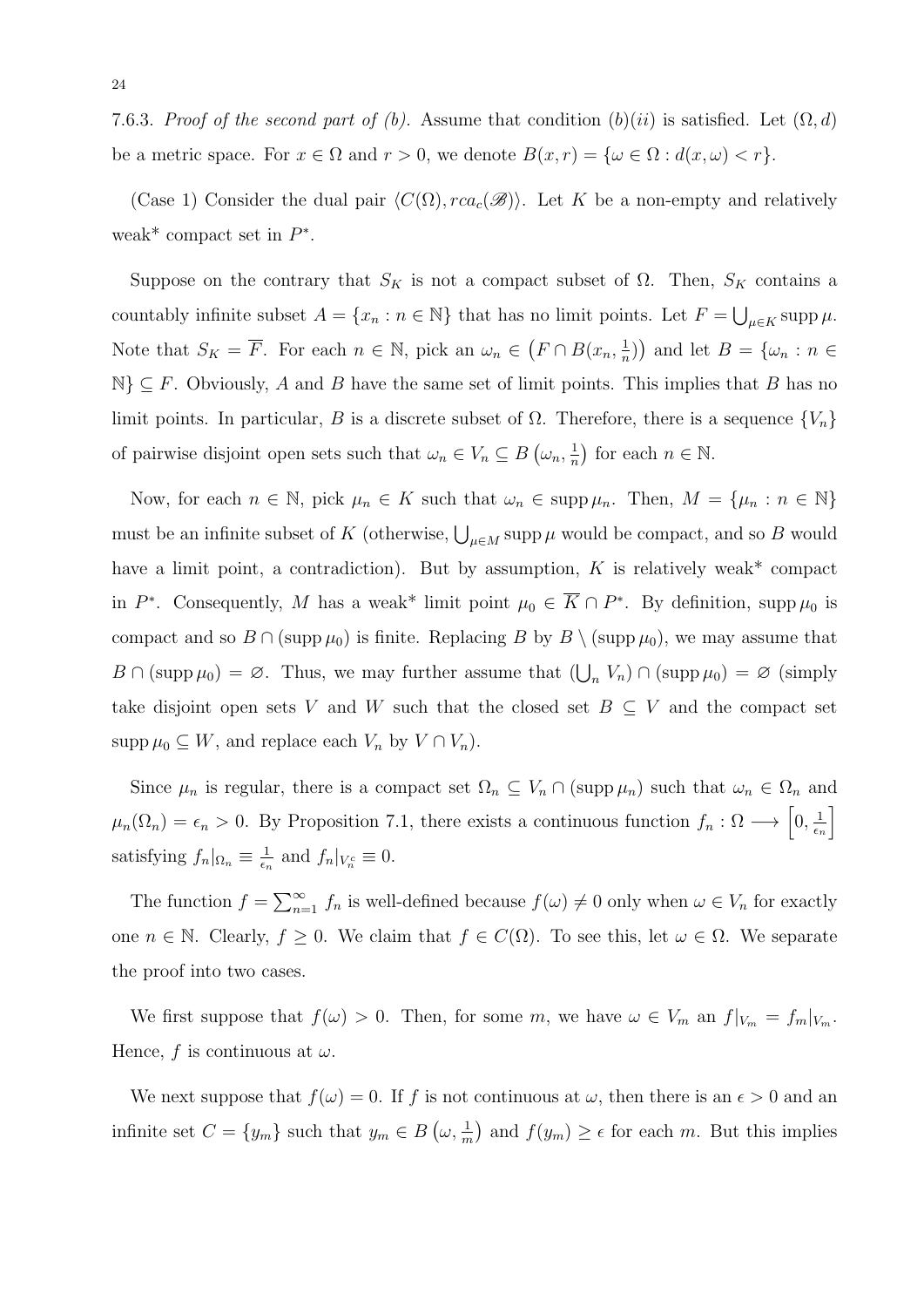that  $C \subseteq \bigcup_{n=1}^{\infty} V_n$ . Moreover,  $V_n \cap C$  is finite for each n. In fact, if  $V_r \cap C$  is infinite for some r, then we can find an infinite set  $\{z_k\} \subseteq V_r \cap C$  satisfying  $f(\omega) \ge f_r(\omega) = \lim_k f_r(z_k) \ge \epsilon > 0$ , a contradiction. As a result, we can define inductively two strictly increasing sequences,  $\{m_k\}$  and  $\{n_k\}$ , in N such that  $y_{m_k} \in V_{n_k} \subseteq B\left(\omega_{n_k}, \frac{1}{n_k}\right)$  $n_k$ . Hence, we have

$$
d(\omega, \omega_{n_k}) \le d(\omega, y_{m_k}) + d(y_{m_k}, \omega_{n_k}) < \frac{1}{m_k} + \frac{1}{n_k} \longrightarrow 0 \quad \text{as } k \longrightarrow \infty.
$$

It follows that  $\omega$  is a limit point of B, a contradiction. Consequently, f is continuous at  $\omega$ .

To complete our proof, observe that for all  $n \in \mathbb{N}$ ,

$$
\int_{\Omega} f d\mu_n \ge \int_{\Omega_n} f_n d\mu_n = \frac{\mu_n(\Omega_n)}{\epsilon_n} = 1.
$$

However, since  $(\bigcup_n V_n) \cap (\text{supp }\mu_0) = \varnothing$ , we have  $\int_{\Omega} f d\mu_0 = 0$ , which contradicts to the fact that  $\mu_0$  is a weak\* limit point of M. We conclude that K has a uniform compact support. $\Box$ 

(Case 2) We now consider the dual pair  $\langle C^b(\Omega), rca(\mathscr{B})\rangle$ . It is well known that the assertion holds if  $\Omega$  is a Polish space (see Theorem 15.22, p. 519 in Aliprantis and Border (2007)). By an argument similar to the proof in Section 7.6.1, it suffices to show that if  $(\Omega, d)$  is a complete metric space and K is a relatively weak<sup>\*</sup> compact set in  $P^*$ , then there is a Polish subspace  $\Omega_{\infty}$  of  $\Omega$  such that  $\mu(\Omega_{\infty}) = 1$  for every  $\mu \in K$ .

Observe that any subset of a uniformly tight set is also uniformly tight. Therefore, we may assume that  $K$  is weak\* compact.

All elements in  $P^*$  are regular. Thus, for each  $\mu \in K$  and each  $n \in \mathbb{N}$ , there exists a non-empty compact set  $\Omega_n^{\mu}$  such that  $1 - \frac{1}{2n} < \mu(\Omega_n^{\mu}) \leq 1$ . Define the closed set

$$
F_n^{\mu} = \left\{ \omega \in \Omega : d(\omega, \Omega_n^{\mu}) \ge \frac{1}{n} \right\}.
$$

We have  $\Omega_n^{\mu} \cap F_n^{\mu} = \emptyset$ . If  $F_n^{\mu} \neq \emptyset$ , then by Proposition 7.1, there is a continuous function  $f_n^{\mu}: \Omega \longrightarrow [0,1]$  such that  $f_n^{\mu}|_{\Omega_n^{\mu}} \equiv 1$  and  $f_n^{\mu}|_{F_n^{\mu}} \equiv 0$ . If  $F_n^{\mu} = \emptyset$ , then we simply take  $f_n^{\mu} \equiv 1$ . For every  $n \in \mathbb{N}$  and  $\mu \in K$ , define the following open set in K:

$$
U_n^{\mu} = \left\{ \nu \in K : 1 - \frac{1}{n} < \int_{\Omega} f_n^{\mu} \, d\nu \le 1 \right\}.
$$

Obviously,  $\mu \in U_n^{\mu}$  for every  $\mu \in K$ . In other words,  $\{U_n^{\mu} : \mu \in K\}$  is an open cover of the weak\* compact set K. Hence, there is a finite subset  $M_n$  of K such that  $K = \bigcup_{\mu \in M_n} U_n^{\mu}$ .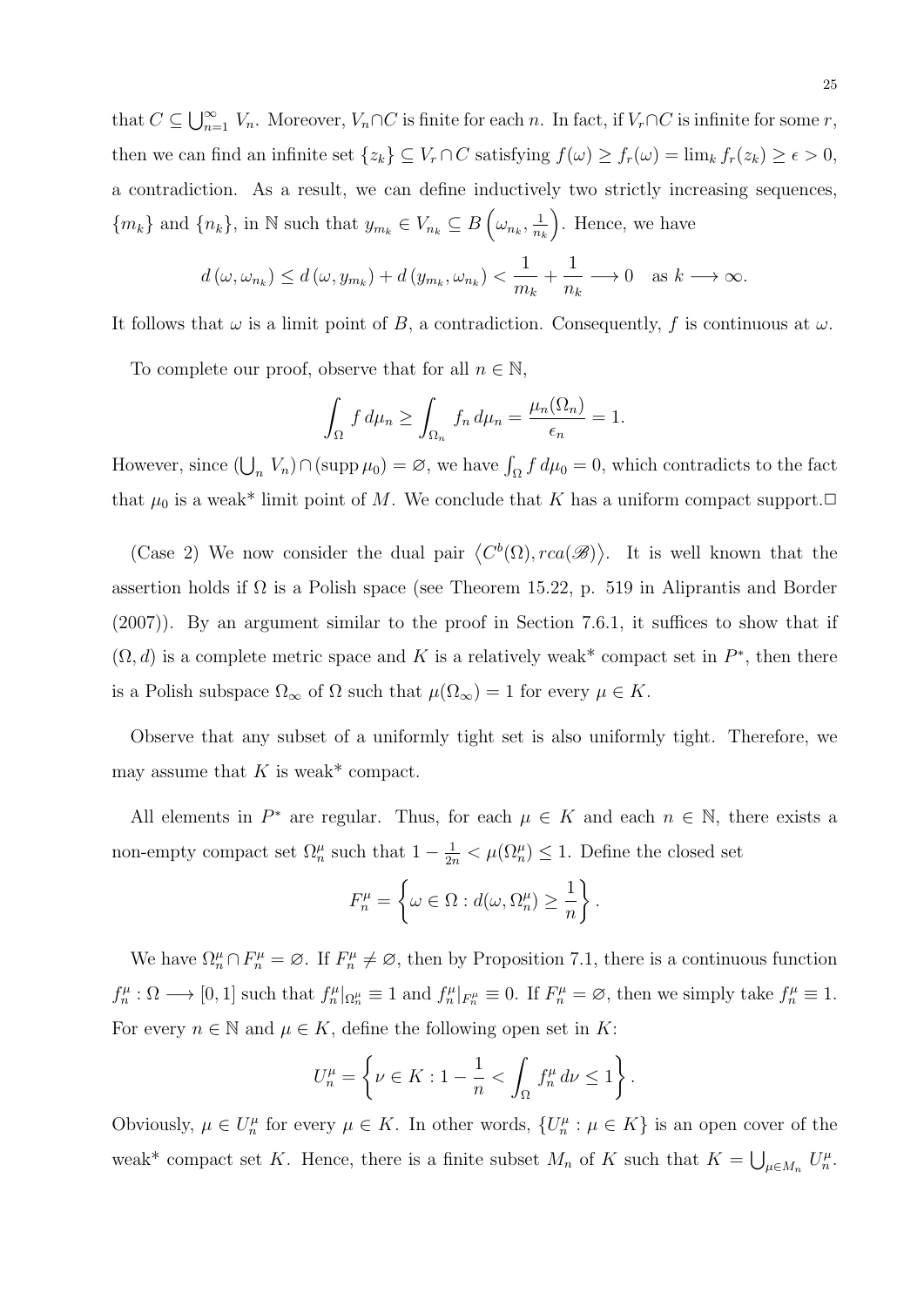Let  $f_n = \max\{f_n^{\mu} : \mu \in M_n\}$ . Define

$$
\Omega_n = \bigcup_{\mu \in M_n} \Omega_n^{\mu} \text{ and } F_n = \left\{ \omega \in \Omega : d(\omega, \Omega_n) \ge \frac{1}{n} \right\}.
$$

Then,  $f_n : \Omega \longrightarrow [0,1]$  is continuous. Clearly,  $f_n|_{\Omega_n} \equiv 1$  and  $f_n|_{F_n} \equiv 0$ . Moreover, for each  $\mu \in K$ , we have:

$$
1 - \frac{1}{n} < \int_{\Omega} f_n \, d\mu \le 1.
$$

It follows that for each  $\mu \in K$ , we have

(7.1) 
$$
\mu(F_n) = 1 - \int_{\Omega \setminus F_n} d\mu \le 1 - \int_{\Omega} f_n d\mu < \frac{1}{n}.
$$

Observe that every compact metric space is Polish. Then,  $\Omega_{\infty} = \overline{U_{n=1}^{\infty} \Omega_n}$  is clearly a Polish subspace of  $\Omega$ . We now complete our proof by showing that  $\mu(\Omega_{\infty}) = 1$  for every  $\mu \in K$ . To see this, let  $\mu \in K$  and  $\Omega_0$  be any compact subset of  $\Omega$  such that  $\Omega_0 \cap \Omega_\infty = \varnothing$ . Choose  $m \in \mathbb{N}$  so that  $d(\Omega_0, \Omega_\infty) = \min_{\omega \in \Omega_0} d(\omega, \Omega_\infty) \geq \frac{1}{n}$  $\frac{1}{m}$ . For any  $n \geq m$ , we have  $d(\Omega_0, \Omega_n) \geq d(\Omega_0, \Omega_\infty) \geq \frac{1}{n}$  $\frac{1}{n}$ , and so  $\Omega_0 \subseteq F_n$ . From (7.1),  $\mu(\Omega_0) < \frac{1}{n}$  $\frac{1}{n}$  for all  $n \geq m$ . This implies that  $\mu(\Omega_0) = 0$ . By the regularity of  $\mu$ , we must have  $\mu(\Omega_\infty) = 1$ .

7.7. **Proof of Lemma 4.6.** Because of Lemma  $4.5(b)(i)$ , we only need to prove the "only" if" part, and in view of Lemma 4.5(*a*), we can directly assume that K is weak\* compact.

(Case 1) Consider the dual pair  $\langle C(\Omega), rca_c(\mathscr{B})\rangle$ .

Let  $f \in C_K$ . Since K is weak\* compact with a uniform compact support  $S_K$ , we may let  $\epsilon = \min_{\bar{\mu} \in K} \int_{\Omega} f \ d\bar{\mu} = \min_{\bar{\mu} \in K} \int_{S_K} f \ d\bar{\mu} > 0$ . For any  $\mu \in K$  and  $g \in C(\Omega)$  such that  $||g - f||_{S_K} < \epsilon$ , we have  $\int_{\Omega} g d\mu = \int_{S_K} g d\mu \ge \int_{S_K} f d\mu - \int_{S_K} |g - f| d\mu > \epsilon - \epsilon = 0$ . Thus,  $g \in C_K$ . As a result,  $C_K$  is open.

(Case 2) Consider the dual pair  $\langle C^b(\Omega), rca(\mathscr{B}) \rangle$ .

Fix  $f \in C_K$ . Since K is weak\* compact, we may let  $2\epsilon = \min_{\bar{\mu} \in K} \int_{\Omega} f \, d\bar{\mu} > 0$ . Since K is uniformly tight, there is an increasing sequence of compact sets,  $\Omega_1 \subseteq \Omega_2 \subseteq \cdots$ , such that for each  $n \in \mathbb{N}$  and  $\mu \in K$ , we have  $\mu(\Omega \setminus \Omega_n) > \frac{1}{n2^n}$ . Note that for any Borel subset E of  $\Omega$  and  $\mu \in K$ , we have  $\mu(E) = \lim_{n \to \infty} \mu(E \cap \Omega_n)$ .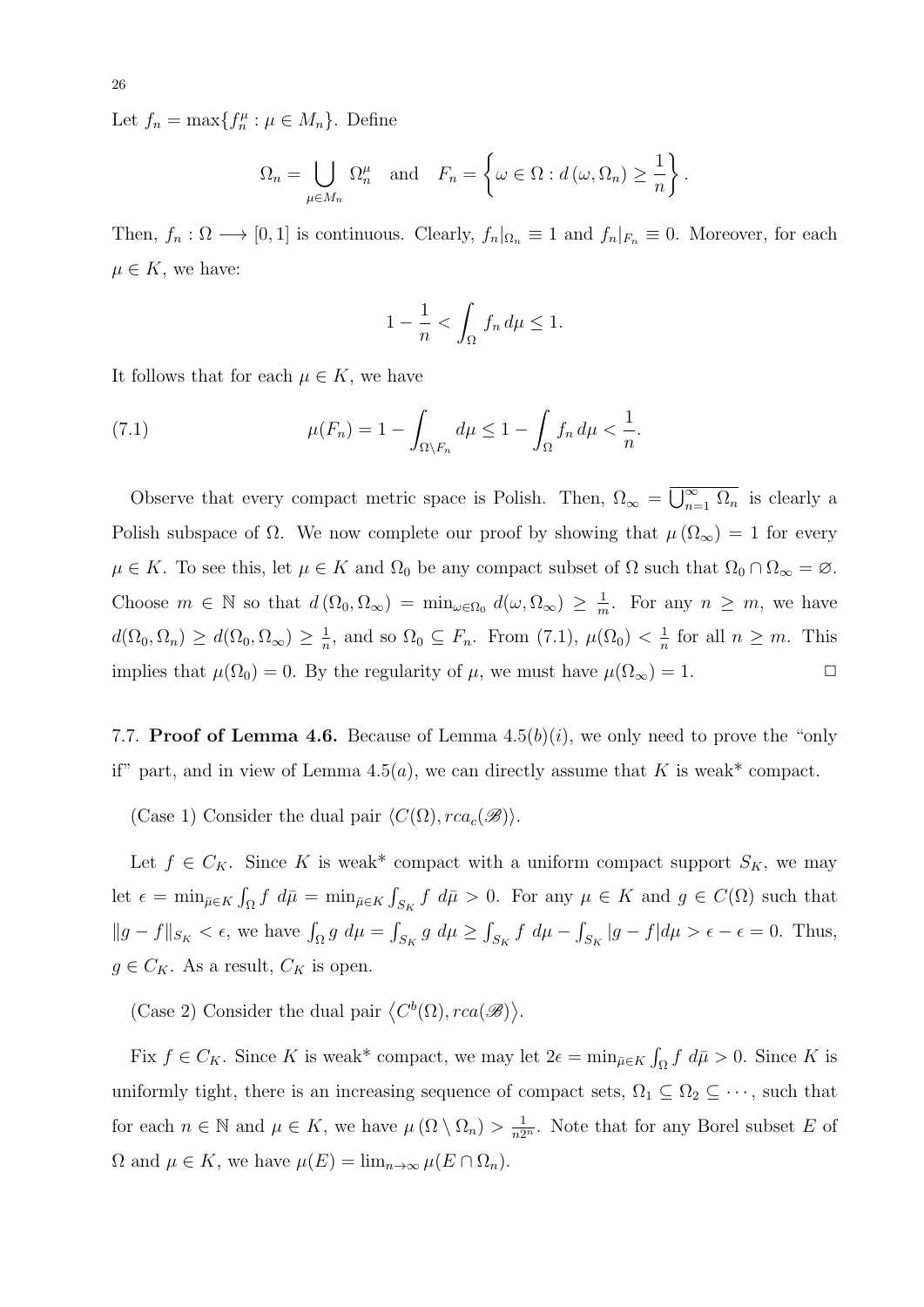Choose an  $n \in \mathbb{N}$  so that  $\epsilon > \frac{1}{n}$ . Define a function  $s \in M_0(\Omega)$  by

$$
s(t) = \begin{cases} 1 & \text{if } t \in \Omega_n, \\ \frac{1}{m} & \text{if } t \in \Omega_{m+1} \setminus \Omega_m \text{ for } m \ge n, \\ 0 & \text{if } t \notin \bigcup_{m=1}^{\infty} \Omega_m. \end{cases}
$$

Take any  $g \in C^b(\Omega)$  such that  $p_s(g - f) = \sup_{t \in \Omega} |(g - f)(t)s(t)| < \epsilon$ . If  $\mu \in K$ , then

$$
\int_{\Omega} g d\mu \ge \int_{\Omega} f d\mu - \int_{\Omega} |g - f| d\mu
$$
\n
$$
\ge 2\epsilon - \int_{\Omega_n} |g - f| d\mu - \int_{\Omega \setminus \Omega_n} |g - f| d\mu
$$
\n
$$
> 2\epsilon - \epsilon - \sum_{m \ge n} \int_{\Omega_{m+1} \setminus \Omega_m} |g - f| d\mu
$$
\n
$$
> \epsilon - \epsilon \sum_{m \ge n} m\mu(\Omega_{m+1} \setminus \Omega_m) \quad \text{(since } p_s(g - f) < \epsilon\text{)}
$$
\n
$$
\ge \epsilon - \epsilon \sum_{m \ge n} m\mu(\Omega \setminus \Omega_m)
$$
\n
$$
> \epsilon - \epsilon \sum_{m \ge n} \frac{1}{2^m}
$$
\n
$$
\ge \epsilon - \epsilon = 0.
$$

Thus,  $g \in C_K$ . As a result,  $C_K$  is open.  $\Box$ 

#### **REFERENCES**

- Aliprantis, C. D. and K. C. Border (2007): Infinite Dimensional Analysis, Springer-Verlag, third ed.
- BILLOT, A., A. CHATEAUNEUF, I. GILBOA, AND J.-M. TALLON (2000): "Sharing Beliefs: Between Agreeing and Disagreeing," Econometrica, 68, 685–694.
- BRANDENBURGER, A. AND E. DEKEL (1993): "Hierarchies of Beliefs and Common Knowledge," Journal of Economic Theory, 59, 189–198.
- FEINBERG, Y. (2000): "Characterizating Common Priors in the Form of Posteriors," Journal of Economic Theory, 91, 127–179.

Fishburn, P. C. (1970): Utility Theory for Decision Making, John Wiley & Sons. Inc.